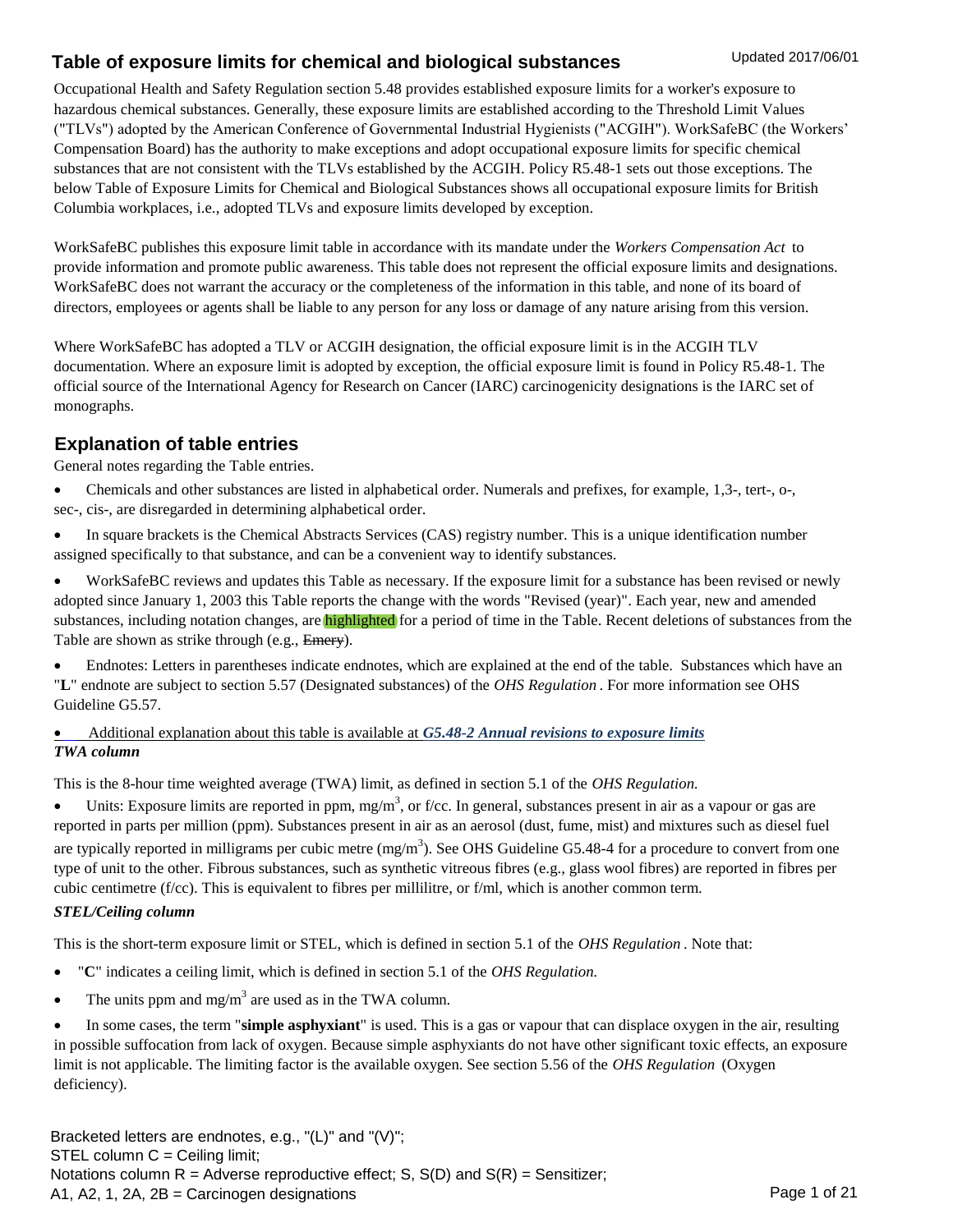#### *Notations column*

The notations identify substances considered to be carcinogens, sensitizers and those with adverse reproductive effect under section 5.57 of the *OHS Regulation* . Section 5.57 deals with requirements for substitution and keeping exposure as low as reasonably achievable below the exposure limit. The notations column also indicates substances that contribute significantly to overall exposure by the skin route, in which case section 5.52 of the *OHS Regulation* applies. Note that:

 ACGIH notations **A1** and **A2** and IARC notations **1**, **2A** and **2B** indicate substances designated as carcinogens under section 5.57(1) of the *OHS Regulation* . The different categories used by the two organizations indicate different levels of certainty of carcinogenic effect, eg. from confirmed carcinogen to probable or possible. For more information see OHS Guideline G5.57.

 Three terms, "**S**", "**S(D)**", and "**S(R)**", indicate a substance is a sensitizer under section 5.57(1) of the OHS Regulation. "S" indicates that a substance that has the potential to produce sensitization, as confirmed by human or animal data. "S(D)" indicates a substance with specific evidence of sensitization by dermal route and "S(R)" indicates a substance with specific evidence of sensitization by respiratory route. The absence of a sensitization notation does not mean that a substance lacks the ability to produce sensitization, but may reflect the inconclusiveness of scientific evidence. For more information, see OHS Guideline G5.57.

 The letter "**R**" means that the substance has an adverse reproductive effect under section 5.57(1) of the *OHS Regulation.*  For more information see OHS Guideline G5.57.

• The term "Skin" identifies substances that contribute significantly to the overall exposure by the skin route. For more information see OHS Guideline G5.52.

| Substance [CAS No.]                                                             | <b>TWA</b>                 | <b>STEL/Ceiling</b>  | Notations                 |
|---------------------------------------------------------------------------------|----------------------------|----------------------|---------------------------|
| Abate (See Temephos)                                                            |                            |                      |                           |
| Acetaldehyde [75-07-0] Revised 2014                                             |                            | C 25 ppm             | A2, 2B                    |
| Acetamide [60-35-5]                                                             |                            |                      | 2B; (I)                   |
| Acetic acid [64-19-7]                                                           | 10 ppm                     | 15 ppm               |                           |
| Acetic anhydride [108-24-7] Revised 2011                                        | 1 ppm                      | 3 ppm                |                           |
| Acetone [67-64-1]                                                               | 250 ppm                    | 500 ppm              |                           |
| Acetone cyanohydrin [75-86-5]                                                   |                            | C 1ppm               | Skin                      |
| Acetonitrile [75-05-8]                                                          | 20 ppm                     |                      | <b>Skin</b>               |
| Acetophenone [98-86-2]                                                          | 10 ppm                     |                      | $\overline{R}$            |
| Acetylene [74-86-2]                                                             |                            | Simple<br>asphyxiant |                           |
| Acetylene tetrabromide (See 1,1,2,2 Tetrabromoethane)                           |                            |                      |                           |
| Acetylsalicylic acid (Aspirin) [50-78-2]                                        | $5 \text{ mg/m}^3$         |                      |                           |
| Acrolein [107-02-8]                                                             |                            | $C$ 0.1 ppm          | <b>Skin</b>               |
| Acrylamide, Inhalable [79-06-1] Revised 2005                                    | 0.03 mg/m <sup>3</sup> (V) |                      | Skin; 2A                  |
| Acrylic acid [79-10-7]                                                          | 2 ppm                      |                      | Skin; R                   |
| Acrylonitrile [107-13-1]                                                        | 2 ppm                      |                      | Skin; 2B                  |
| Adipic acid [124-04-9]                                                          | $5 \text{ mg/m}^3$         |                      |                           |
| Adiponitrile [111-69-3]                                                         | 2 ppm                      |                      | Skin                      |
| Alachlor, Inhalable [15972-60-8] Revised 2007                                   | 1.0 mg/m <sup>3</sup> (V)  |                      | S(D)                      |
| Aldrin, Inhalable [309-00-2] Revised 2007                                       | 0.05mg/m <sup>3</sup> (V)  |                      | Skin                      |
| Aliphatic hydrocarbon gases [C <sub>1</sub> -C <sub>4</sub> ] Revised 2004      | 1000 ppm                   |                      |                           |
| Allyl alcohol [107-18-6]                                                        | $0.5$ ppm                  |                      | Skin                      |
| Allyl amine [107-11-9]                                                          | 2 ppm                      |                      |                           |
| Allyl bromide [106-95-6]                                                        |                            |                      | $\overline{(\mathrm{I})}$ |
| Allyl chloride [107-05-1] Revised 2011                                          | 1 ppm                      | 2 ppm                | <b>Skin</b>               |
| Allyl glycidyl ether [106-92-3]                                                 | 1 ppm                      |                      | S                         |
| Allyl propyl disulfide [2179-59-1] Revised 2006                                 | $\overline{0.5}$ ppm       |                      | S(D)                      |
| Aluminum metal and insoluble compounds [7429-90-5], Respirable,<br>Revised 2008 | 1.0 mg/ $m3$               |                      |                           |
| 4-Aminodiphenyl [92-67-1]                                                       | (L)                        |                      | <b>Skin</b> ; A1, 1       |

Bracketed letters are endnotes, e.g., "(L)" and "(V)";  $STEL$  column  $C =$  Ceiling limit; Notations column  $R =$  Adverse reproductive effect; S,  $S(D)$  and  $S(R) =$  Sensitizer; A1, A2, 1, 2A, 2B = Carcinogen designations extending the state of 21 Page 2 of 21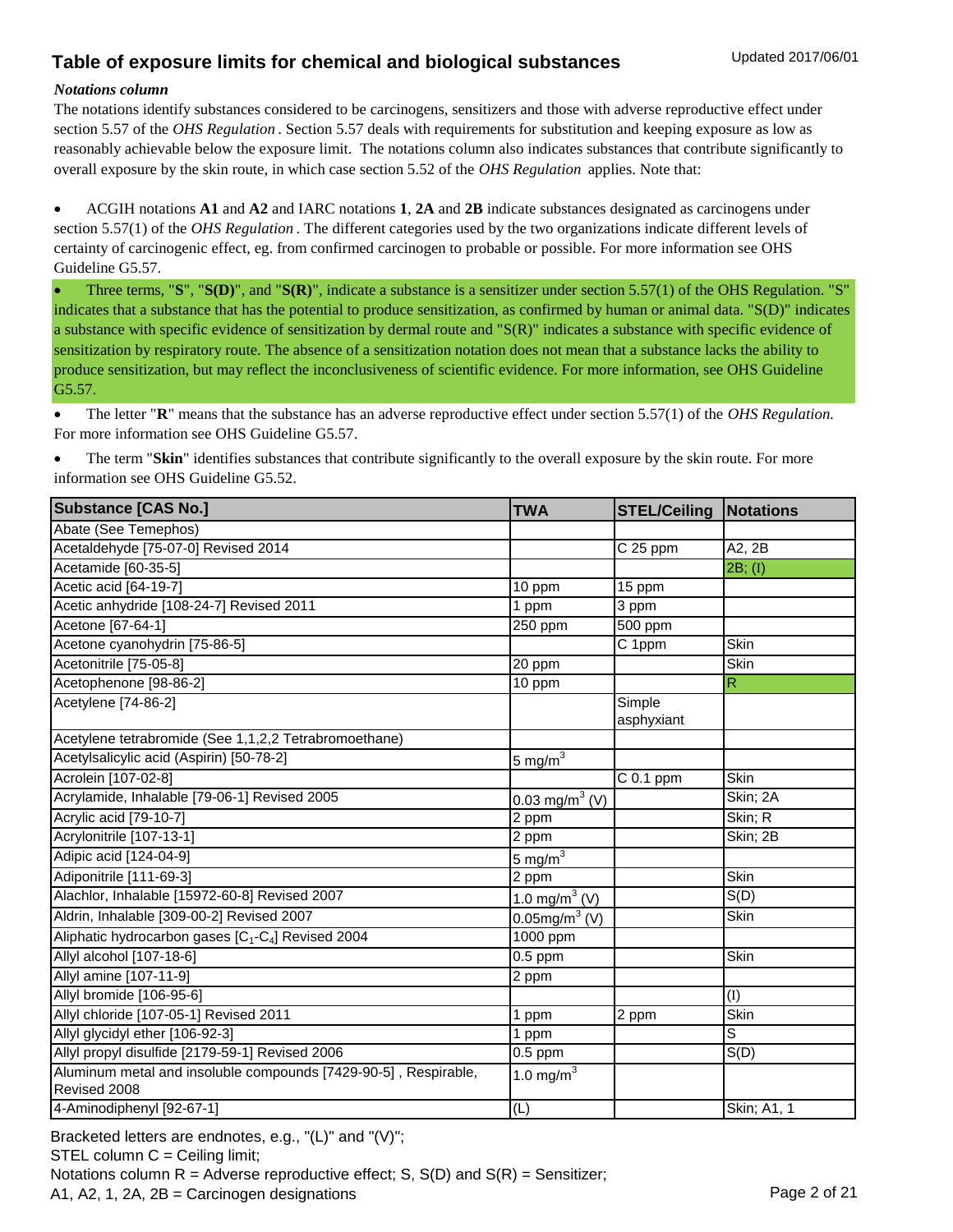| <b>Substance [CAS No.]</b>                                                                             | <b>TWA</b>                | <b>STEL/Ceiling</b>  | <b>Notations</b>   |
|--------------------------------------------------------------------------------------------------------|---------------------------|----------------------|--------------------|
| 2-Aminopyridine [504-29-0]                                                                             | $0.5$ ppm                 |                      |                    |
| Amitrole [61-82-5] Revised 2006                                                                        | $0.2 \text{ mg/m}^3$      |                      | R                  |
| Ammonia [7664-41-7]                                                                                    | 25 ppm                    | $35$ ppm             |                    |
| Ammonium chloride - Fume [12125-02-9]                                                                  | $10 \text{ mg/m}^3$       | 20 mg/m $^3$         |                    |
| Ammonium perfluorooctanoate [3825-26-1]                                                                | $0.01 \text{ mg/m}^3$     |                      | <b>Skin</b>        |
| Ammonium sulfamate [7773-06-0]                                                                         | 10 mg/m <sup>3</sup> (N)  |                      | R                  |
| tert-Amyl methyl ether (TAME) [994-05-8]                                                               | 20 ppm                    |                      | R                  |
| Aniline [62-53-3]                                                                                      | 2 ppm                     |                      | <b>Skin</b>        |
| o-Anisidine [90-04-0]                                                                                  | $0.5 \text{ mg/m}^3$      |                      | Skin; 2B           |
| p-Anisidine [104-94-9]                                                                                 | $0.5 \text{ mg/m}^3$      |                      | Skin               |
| Antimony and compounds, as Sb [7440-36-0]                                                              | $0.5 \text{ mg/m}^3$      |                      |                    |
| Antimony hydride (Stibine) [7803-52-3]                                                                 | $0.1$ ppm                 |                      |                    |
| Antimony trioxide - Production [1309-64-4]                                                             | (L)                       |                      | A2, 2B             |
| ANTU [86-88-4]                                                                                         | $0.3 \text{ mg/m}^3$      |                      |                    |
| Argon [7440-37-1]                                                                                      |                           | Simple               |                    |
|                                                                                                        |                           | asphyxiant           |                    |
| Arsenic and inorganic compounds, as As [7440-38-2]                                                     | $0.01 \,\mathrm{mg/m}^3$  |                      | A1, 1              |
| Arsine [7784-42-1] Revised 2007                                                                        | 0.005 ppm                 |                      |                    |
| Asbestos - All forms [1332-21-4]                                                                       | $0.1$ f/cc $(F)$          |                      | A1, 1              |
| Asphalt (Bitumen) fume, as benzene-soluble aerosol, Inhalable                                          | 0.5 mg/m $3$              |                      | (I)                |
| $[8052 - 42 - 4]$                                                                                      |                           |                      |                    |
| Atrazine [1912-24-9]                                                                                   | $5 \text{ mg/m}^3$        |                      | $\mathsf R$        |
| Azinphos-methyl, Inhalable [86-50-0]                                                                   | 0.2 mg/m <sup>3</sup> (V) |                      | Skin; S(D)         |
| Barium and soluble compounds, as Ba [7440-39-3]                                                        | 0.5 mg/ $m3$              |                      |                    |
| Barium sulfate [7727-43-7]                                                                             | 10 mg/m <sup>3</sup> (N)  |                      |                    |
| Benomyl, Inhalable [17804-35-2] Revised 2008                                                           | 1 mg/m $3$                |                      | R, S(D)            |
| Benz[a]anthracene [56-55-3] Revised 2006                                                               | (L)                       |                      | A2, 2B             |
| Benzene [71-43-2]                                                                                      | $\overline{0.5}$ ppm      | 2.5 ppm              | Skin; A1, 1        |
| Benzidine [92-87-5]                                                                                    | (L)                       |                      | Skin; A1, 1        |
| Benzidine based dyes                                                                                   |                           |                      | 2A                 |
| Benzo[b]fluoranthene [205-99-2]                                                                        | (L)                       |                      | A2, 2B             |
| Benzo[a]pyrene [50-32-8] Revised 2006                                                                  | (L)                       |                      | A2, 1              |
| Benzotrichloride [98-07-7]                                                                             |                           | $C$ 0.1 ppm          | Skin; A2, 2A       |
| Benzoyl chloride [98-88-4]                                                                             |                           | $C$ 0.5 ppm          | 2A                 |
| Benzoyl peroxide [94-36-0]                                                                             | $5 \text{ mg/m}^3$        |                      |                    |
| Benzyl acetate [140-11-4]                                                                              | 10 ppm                    |                      |                    |
| Benzyl chloride [100-44-7]                                                                             |                           | C 1 ppm              | 2A                 |
| Beryllium and compounds, Inhalable, as Be [7440-41-7] Revised 2009;                                    |                           |                      | A1, 1; Skin; S(D); |
| 2010; 2015                                                                                             | 0.00005 mg/m <sup>3</sup> |                      | S(R); (I)          |
| Biphenyl [92-52-4]                                                                                     | $\overline{0.2}$ ppm      |                      |                    |
| Bis(2-dimethylaminoethyl) ether (DMAEE) [3033-62-3]                                                    | 0.05 ppm                  | $0.15$ ppm           | <b>Skin</b>        |
| Bismuth telluride - Se-doped [1304-82-1]                                                               | 5 mg/m $^3$               |                      |                    |
| Bismuth telluride - Undoped [1304-82-1]                                                                | $10 \text{ mg/m}^3$ (N)   |                      |                    |
| Borate compounds, Inorganic, Inhalable [1303-96-4; 1330-43-4; 10043-<br>35-3; 12179-04-3] Revised 2005 | 2 mg/ $m3$                | 6 mg/ $m^3$          |                    |
| Boron oxide [1303-86-2]                                                                                | $10 \text{ mg/m}^3$       |                      |                    |
| Boron tribromide [10294-33-4]                                                                          |                           | C 1 ppm              |                    |
| Boron tricholoride [10294-34-5]                                                                        |                           |                      | (I)                |
| Boron trifluoride [7637-07-02]                                                                         |                           | $\overline{C}$ 1 ppm |                    |
| Bromacil [314-40-9]                                                                                    | 10 mg/m $3$               |                      |                    |
| Bromine [7726-95-6]                                                                                    | $0.1$ ppm                 | $0.2$ ppm            |                    |
| Bromine pentafluoride [7789-30-2]                                                                      | $0.1$ ppm                 |                      |                    |

Bracketed letters are endnotes, e.g., "(L)" and "(V)"; STEL column C = Ceiling limit; Notations column  $R =$  Adverse reproductive effect; S,  $S(D)$  and  $S(R) =$  Sensitizer; A1, A2, 1, 2A, 2B = Carcinogen designations Page 3 of 21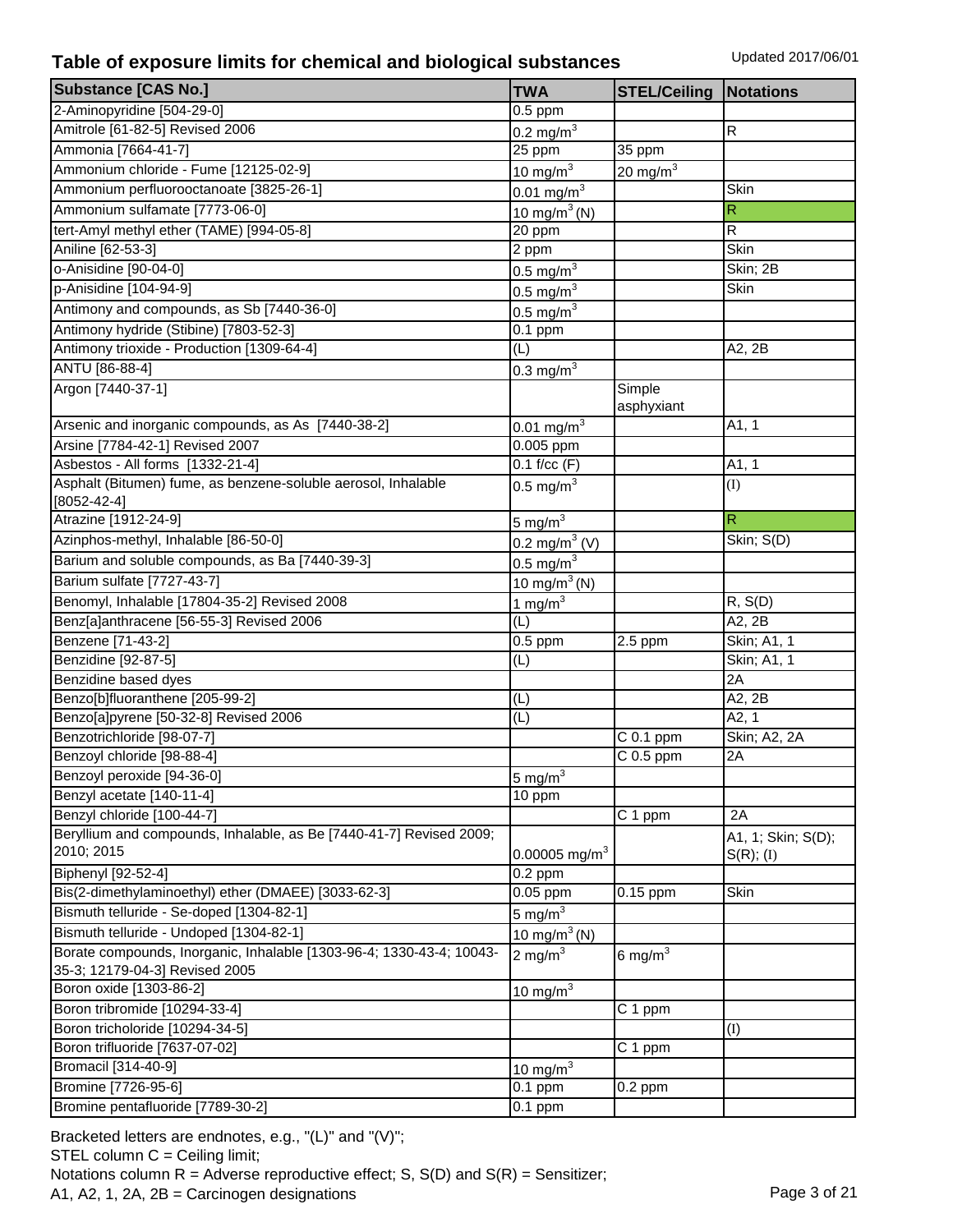| <b>Substance [CAS No.]</b>                                              | <b>TWA</b>                | <b>STEL/Ceiling</b>       | Notations            |
|-------------------------------------------------------------------------|---------------------------|---------------------------|----------------------|
| Bromochloromethane [74-97-5]                                            | 200 ppm                   | 250 ppm                   |                      |
| Bromoform [75-25-2] Revised 2009                                        | $0.5$ ppm                 |                           |                      |
| 1-Bromopropane [106-94-5] Revised 2005                                  | 10 ppm                    |                           | R                    |
| 1,3-Butadiene [106-99-0]                                                | 2 ppm                     |                           | A2, 1                |
| Butane, isomers:                                                        |                           |                           |                      |
| n-Butane [106-97-8]                                                     | 600 ppm                   | 750 ppm                   |                      |
| <b>Isobutane</b> [75-28-5]                                              |                           |                           | (I)                  |
| n-Butanol [71-36-3]                                                     | 15 ppm                    | $C$ 30 ppm                |                      |
| sec-Butanol [78-92-2]                                                   | 100 ppm                   |                           |                      |
| tert-Butanol [75-65-0]                                                  | 100 ppm                   |                           |                      |
| Butenes, all isomers, including Isobutene [106-98-9; 107-01-7;          |                           |                           | (I)                  |
| 590-18-1; 624-64-6; 25167-67-3; 115-11-7]                               |                           |                           |                      |
| 2-Butoxyethanol (EGBE) [111-76-2] Revised 2003                          | 20 ppm                    |                           |                      |
| 2-Butoxyethyl acetate [112-07-2] Revised 2003                           | 20 ppm                    |                           |                      |
| n-Butyl acetate [123-86-4]                                              | 20 ppm                    |                           |                      |
| sec-Butyl acetate [105-46-4]                                            | 200 ppm                   |                           |                      |
| tert-Butyl acetate [540-88-5]                                           | 200 ppm                   |                           |                      |
| n-Butyl acrylate [141-32-2]                                             | 2 ppm                     |                           | S(D)                 |
| n-Butylamine [109-73-9]                                                 |                           | C 5 ppm                   | Skin                 |
| Butylated hydroxytoluene (BHT), Inhalable, (2,6-Di-tert-butyl-p-cresol) | 2 mg/m <sup>3</sup> (V)   |                           |                      |
| $[128-37-0]$                                                            |                           |                           |                      |
| tert-Butyl chromate, as CrO3 [1189-85-1]                                |                           | $C$ 0.1 mg/m <sup>3</sup> | <b>Skin</b>          |
| n-Butyl glycidyl ether (BGE) [2426-08-6] Revised 2005                   | 3 ppm                     |                           | Skin; S(D); R        |
| n-Butyl lactate [138-22-7]                                              | 5 ppm                     |                           |                      |
| n-Butyl mercaptan [109-79-5]                                            | $0.5$ ppm                 |                           | R                    |
| n-Butyl methacrylate [97-88-1]                                          | 50 ppm                    |                           |                      |
| o-sec-Butylphenol [89-72-5]                                             | 5 ppm                     |                           | Skin                 |
| p-tert-Butyltoluene [98-51-1]                                           | 1 ppm                     |                           |                      |
| Cadmium and compounds, as Cd [7440-43-9]                                | $0.01 \text{ mg/m}^3$     |                           | A2, 1                |
| Cadmium and compounds, Respirable, as Cd [7440-43-9]                    | $0.002$ mg/m <sup>3</sup> |                           | A2, 1                |
| Cadusafos [95465-99-9]                                                  |                           |                           | Skin; (I)            |
| Calcium carbonate (incl. Limestone, Marble) [1317-65-3]                 | $10 \text{ mg/m}^3$ (N)   | 20 mg/m $3$               |                      |
| Calcium chromate, as Cr [13765-19-0]                                    | $0.001$ mg/m <sup>3</sup> |                           | A2, 1                |
| Calcium cyanamide [156-62-7]                                            | $0.5 \text{ mg/m}^3$      |                           |                      |
| Calcium hydroxide [1305-62-0]                                           | 5 mg/m $\frac{3}{3}$      |                           |                      |
| Calcium oxide [1305-78-8]                                               | $2 \text{ mg/m}^3$        |                           |                      |
| Calcium silicate, naturally occurring as Wollastonite [1344-95-2]       |                           |                           | (I)                  |
| Calcium silicate - Synthetic nonfibrous [1344-95-2]                     | $10 \text{ mg/m}^3$ (E,N) |                           |                      |
| Calcium sulfate, Inhalable [7778-18-9]                                  | 10 mg/ $m3$               |                           |                      |
| Camphor - Synthetic [76-22-2]                                           | 2 ppm                     | 3 ppm                     |                      |
| Caprolactam, Dust [105-60-2]                                            | 1 mg/m $3$                | $3 \text{ mg/m}^3$        |                      |
| Captafol [2425-06-1]                                                    | $0.1 \text{ mg/m}^3$      |                           | Skin; 2A; S(D); S(R) |
| Captan, Inhalable [133-06-2]                                            | 5 mg/ $m3$                |                           | S(D)                 |
| Carbaryl [63-25-2] Revised 2008; 2010                                   | $5 \text{ mg/m}^3$        |                           | Skin; R              |
| Carbofuran, Inhalable [1563-66-2] Revised 2004                          | 0.1 mg/m <sup>3</sup> (V) |                           |                      |
| Carbon black, Inhalable [1333-86-4] Revised 2011                        | 3 mg/ $m3$                |                           | 2B                   |
| Carbon dioxide [124-38-9]                                               | 5000 ppm                  | 15,000 ppm                |                      |
| Carbon disulfide [75-15-0]                                              | 4 ppm                     | 12 ppm                    | Skin                 |
| Carbon monoxide [630-08-0]                                              | 25 ppm                    | 100 ppm                   | R                    |
| Carbon tetrabromide [558-13-4]                                          | $0.1$ ppm                 | $0.3$ ppm                 |                      |
| Carbon tetrachloride [56-23-5]                                          | 2 ppm                     |                           | Skin; A2, 2B         |
| Carbonyl fluoride [353-50-4]                                            | 2 ppm                     | 5 ppm                     |                      |
|                                                                         |                           |                           |                      |

Bracketed letters are endnotes, e.g., "(L)" and "(V)"; STEL column C = Ceiling limit; Notations column  $R =$  Adverse reproductive effect; S,  $S(D)$  and  $S(R) =$  Sensitizer; A1, A2, 1, 2A, 2B = Carcinogen designations Page 4 of 21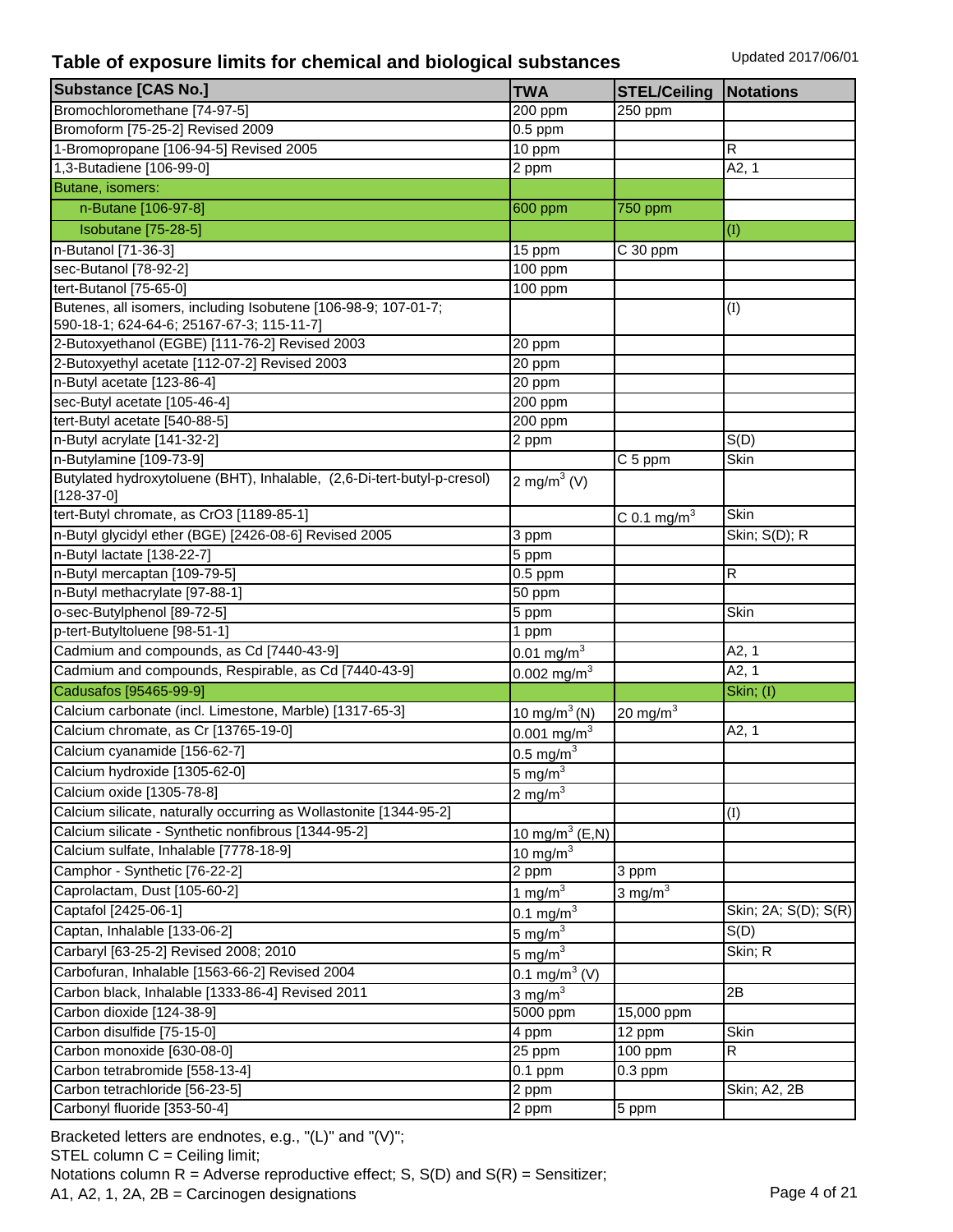| <b>Substance [CAS No.]</b>                                        | <b>TWA</b>                | <b>STEL/Ceiling</b>     | Notations       |
|-------------------------------------------------------------------|---------------------------|-------------------------|-----------------|
| Carbonyl sulfide [463-58-1] Revised 2015                          | 5 ppm                     |                         |                 |
| Catechol [120-80-9]                                               | 5 ppm                     |                         | Skin; 2B        |
| Cellulose [9004-34-6]                                             | 10 mg/m <sup>3</sup> (N)  |                         |                 |
| Cesium hydroxide [21351-79-1]                                     | $2 \text{ mg/m}^3$        |                         |                 |
| Chlordane [57-74-9]                                               | $0.5 \text{ mg/m}^3$      |                         | Skin; 2B        |
| Chlorinated camphene [8001-35-2]                                  | $0.5 \text{ mg/m}^3$      | $1$ mg/m <sup>3</sup>   | Skin; 2B        |
| o-Chlorinated diphenyl oxide [31242-93-0]                         | $0.5$ mg/m <sup>3</sup>   |                         |                 |
| Chlorine [7782-50-5]                                              | $0.5$ ppm                 | 1 ppm                   |                 |
| Chlorine dioxide [10049-04-4]                                     | $0.1$ ppm                 | $0.3$ ppm               |                 |
| Chlorine trifluoride [7790-91-2]                                  |                           | $C$ 0.1 ppm             |                 |
| Chloroacetaldehyde [107-20-0]                                     |                           | C 1 ppm                 |                 |
| Chloroacetic acid [79-11-8]                                       | $0.3$ ppm                 |                         |                 |
| Chloroacetone [78-95-5]                                           |                           | C 1 ppm                 | Skin            |
| 2-Chloroacetophenone [532-27-4]                                   | $0.05$ ppm                |                         | S               |
| Chloroacetyl chloride [79-04-9]                                   | $0.05$ ppm                | 0.15 ppm                | Skin            |
| p-Chloroaniline [106-47-8]                                        |                           |                         | 2B              |
| Chlorobenzene [108-90-7]                                          | 10 ppm                    |                         |                 |
| o-Chlorobenzylidene malononitrile [2698-41-1]                     |                           | C 0.05 ppm              | Skin; S(D)      |
| Chlorobromomethane (see Bromochloromethane)                       |                           |                         |                 |
| 1-Chloro-1,1-difluoroethane [75-68-3]                             | 1000 ppm                  |                         |                 |
| Chlorodifluoromethane [75-45-6]                                   | $\overline{500}$ ppm      | 1250 ppm                |                 |
| Chlorodiphenyl (42% chloride) [53469-21-9]                        | $1 \text{ mg/m}^3$        |                         | Skin; 2A        |
| Chlorodiphenyl (54% chloride) [11097-69-1]                        | 0.5 mg/m $3$              |                         | Skin; 2A        |
| Chloroform [67-66-3]                                              | 2 ppm                     |                         | 2B; R           |
| bis(Chloromethyl) ether [542-88-1]                                | 0.001 ppm                 |                         | A1, 1           |
| Chloromethyl methyl ether [107-30-2]                              | (L)                       |                         | A2, 1           |
| 1-Chloro-1-nitropropane [600-25-9]                                | 2 ppm                     |                         |                 |
| Chloropentafluoroethane [76-15-3]                                 | 1000 ppm                  |                         |                 |
| Chloropicrin [76-06-2]                                            | $0.1$ ppm                 |                         |                 |
| 1-Chloro-2-propanol [127-00-4] Revised 2008                       | 1 ppm                     |                         | Skin; R         |
| 2-Chloro-1-propanol [78-89-7] Revised 2008                        | 1 ppm                     |                         | Skin; R         |
| beta-Chloroprene [126-99-8]                                       | 10 ppm                    |                         | A2; 2B; Skin; R |
| 2-Chloropropionic acid [598-78-7]                                 | $0.1$ ppm                 |                         | Skin; R         |
| o-Chlorostyrene [2039-87-4]                                       | 50 ppm                    | 75 ppm                  |                 |
| o-Chlorotoluene [95-49-8]                                         | $50$ ppm                  |                         |                 |
| 4-Chloro-o-Toluidine [95-69-2]                                    |                           |                         | 2A              |
| Chlorotrifluoromethane [75-72-9]                                  | 1000 ppm                  |                         |                 |
| Chlorpyrifos, Inhalable [2921-88-2] Revised 2003                  | 0.1 mg/m <sup>3</sup> (V) |                         | Skin            |
| Chromite ore processing (Chromate), as Cr                         | 0.05 mg/m $^{3}$          |                         | A1              |
| Chromium - Metal [7440-47-3]                                      | $0.5 \text{ mg/m}^3$      |                         |                 |
| Chromium (III) inorganic compounds, as Cr [7440-47-3]             | $0.5 \text{ mg/m}^3$      |                         |                 |
| Chromium (VI) inorganic compounds - Insoluble, as Cr [7440-47-3]  | $0.01 \text{ mg/m}^3$     |                         | A1, 1           |
| Chromium (VI) inorganic compounds - Water soluble, as Cr          | 0.025 mg/m <sup>3</sup>   | C 0.1 mg/m <sup>3</sup> | A1, 1           |
| $[7440 - 47 - 3]$                                                 |                           |                         |                 |
| Chromyl chloride [14977-61-8]                                     | 0.025 ppm                 |                         |                 |
| Chrysene [218-01-9] Revised 2006                                  | (L)                       |                         | 2B              |
| Citral, inhalable [5292-40-5]                                     |                           |                         | S(D); (I)       |
| Clopidol [2971-90-6]                                              | 10 mg/m <sup>3</sup> (N)  |                         |                 |
| Coal dust - Anthracite, Respirable                                | $0.4 \text{ mg/m}^3$      |                         |                 |
| Coal dust - Bituminous, Respirable                                | $0.9$ mg/m <sup>3</sup>   |                         |                 |
| Coal tar pitch volatiles, as benzene-soluble aerosol [65996-93-2] | 0.2 mg/m $3$              |                         | A1, 1           |
| Cobalt and inorganic compounds, as Co [7440-48-4]                 | 0.02 mg/m <sup>3</sup>    |                         | $\overline{2B}$ |

Bracketed letters are endnotes, e.g., "(L)" and "(V)"; STEL column C = Ceiling limit; Notations column  $R =$  Adverse reproductive effect; S,  $S(D)$  and  $S(R) =$  Sensitizer; A1, A2, 1, 2A, 2B = Carcinogen designations Page 5 of 21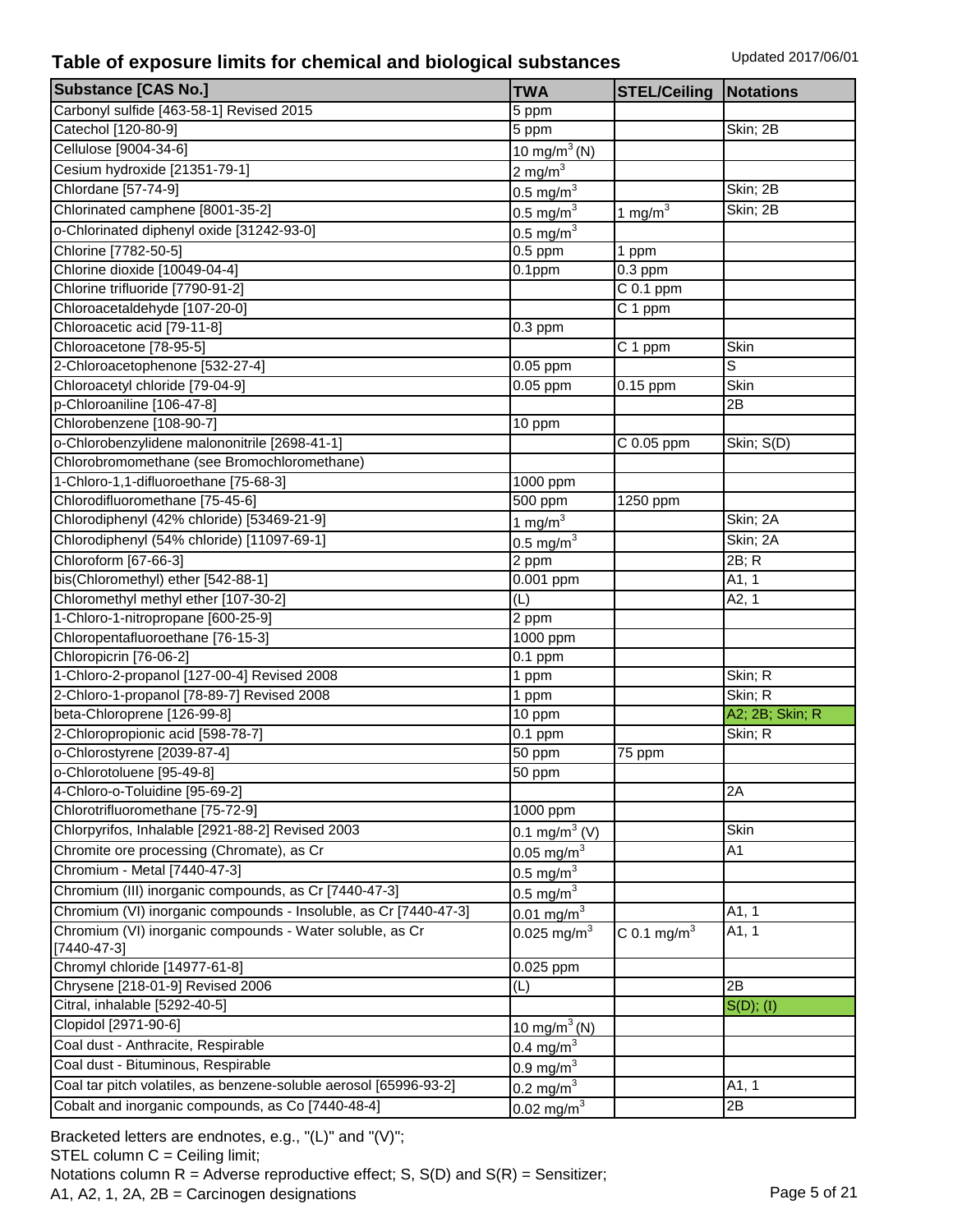| <b>Substance [CAS No.]</b>                                   | <b>TWA</b>                     | <b>STEL/Ceiling</b> | <b>Notations</b> |
|--------------------------------------------------------------|--------------------------------|---------------------|------------------|
| Cobalt carbonyl, as Co [10210-68-1]                          | $0.1 \text{ mg/m}^3$           |                     | 2B               |
| Cobalt hydrocarbonyl, as Co [16842-03-8]                     | 0.1 mg/m <sup>3</sup>          |                     | 2Β               |
| Copper - Dusts and mists, as Cu [7440-50-8]                  | $1 \text{ mg/m}^3$             |                     |                  |
| Copper - Fume, as Cu [7440-50-8]                             | $0.2 \,\text{mg/m}^3$          |                     |                  |
| Cotton dust - Raw, Untreated, Thoracic, Revised 2011         | 0.1 mg/m $3$                   |                     |                  |
| Coumaphos, Inhalable [56-72-4] Revised 2006                  | $0.05 \,\mathrm{mg/m^3}$ (V)   |                     | Skin             |
| Cresol, all isomers [1319-77-3; 95-48-7; 108-39-4; 106-44-5] | 10 mg/ $m3$                    |                     | Skin             |
| Crotonaldehyde [4170-30-3]                                   |                                | $C$ 0.3 ppm         | Skin             |
| Crufomate [299-86-5]                                         | 5 mg/m $3$                     |                     |                  |
| Cumene [98-82-8]                                             | 25 ppm                         | 75 ppm              | 2B               |
| Cyanamide [420-04-2]                                         | 2 mg/m $3$                     |                     |                  |
| Cyanogen [460-19-5]                                          | 10 ppm                         |                     |                  |
| Cyanogen bromide [506-68-3]                                  |                                |                     | (I)              |
| Cyanogen chloride [506-77-4]                                 |                                | $C$ 0.3 ppm         |                  |
| Cyclohexane [110-82-7]                                       | 100 ppm                        |                     |                  |
| Cyclohexanol [108-93-0]                                      | 50 ppm                         |                     | Skin             |
| Cyclohexanone [108-94-1] Revised 2003                        | 20 ppm                         | 50 ppm              | Skin             |
| Cyclohexene [110-83-8]                                       | 300 ppm                        |                     |                  |
| Cyclohexylamine [108-91-8]                                   | 10 ppm                         |                     |                  |
| Cyclonite [121-82-4]                                         |                                |                     | Skin             |
| Cyclopentadiene [542-92-7]                                   | $0.5 \text{ mg/m}^3$<br>75 ppm |                     |                  |
| Cyclopentane [287-92-3]                                      | 600 ppm                        |                     |                  |
| Cyhexatin [13121-70-5]                                       |                                |                     |                  |
| 2,4-D (2,4-Dichlorophenoxy-acetic acid) [94-75-7] (see 2,4-  | 5 mg/ $m3$                     |                     |                  |
| Dichlorophenoxyacetic acid and its esters)                   |                                |                     |                  |
| DDT (Dichloro-diphenyltrichloroethane) [50-29-3]             | $1 \text{ mg/m}^3$             |                     | 2A               |
| Decaborane [17702-41-9]                                      | $\overline{0.05}$ ppm          | $0.15$ ppm          | Skin             |
| Demeton, Inhalable [8065-48-3]                               | 0.05 mg/m <sup>3</sup> (V)     |                     | <b>Skin</b>      |
| Demeton-S-methyl, Inhalable [919-86-8]                       | 0.05 mg/m <sup>3</sup> (V)     |                     | Skin; S(D)       |
| Diacetone alcohol [123-42-2]                                 | 50 ppm                         |                     |                  |
| Diacetyl [431-03-8] Revised 2015                             | $\overline{0.01}$ ppm          | 0.02 ppm            |                  |
| 2,4-Diaminoanisole [615-05-4]                                |                                |                     | 2B               |
| 2,4-Diaminotoluene [95-80-7]                                 |                                |                     | 2B               |
| Diazinon, Inhalable [333-41-5] Revised 2003                  | 0.01 mg/m <sup>3</sup> (V)     |                     | 2A; Skin         |
| Diazomethane [334-88-3]                                      | $0.2$ ppm                      |                     | A2               |
| Diborane [19287-45-7]                                        | $0.1$ ppm                      |                     |                  |
| 1,2-Dibromo-3-chloropropane [96-12-8]                        |                                |                     | 2B               |
| 2-N-Dibutylaminoethanol [102-81-8]                           | $0.5$ ppm                      |                     | Skin             |
| Dibutyl phenyl phosphate [2528-36-1]                         | $0.3$ ppm                      |                     | Skin             |
| Dibutyl phosphate [107-66-4] Revised 2009; 2010              | 1 ppm                          | 2 ppm               | Skin             |
| Dibutyl phthalate [84-74-2]                                  | 5 mg/ $m3$                     |                     | R                |
| Dichloroacetic acid [79-43-6] Revised 2005                   | $0.5$ ppm                      |                     | Skin; 2B; R      |
| Dichloroacetylene [7572-29-4]                                |                                | $C$ 0.1 ppm         |                  |
| o-Dichlorobenzene [95-50-1]                                  | 25 ppm                         | 50 ppm              |                  |
| p-Dichlorobenzene [106-46-7]                                 | 10 ppm                         |                     | 2B               |
| 3,3'-Dichlorobenzidine [91-94-1]                             | (L)                            |                     | Skin; 2B         |
| 1,4-Dichloro-2-butene [764-41-0]                             | $0.005$ ppm                    |                     | Skin; A2         |
| 2,2-Dichlorodiethyl sulfide (Mustard Gas) [505-60-2]         |                                |                     | 1                |
| Dichlorodifluoromethane [75-71-8]                            | 1000 ppm                       |                     |                  |
| 1,3-Dichloro-5,5-dimethyl hydantoin [118-52-5]               | 0.2 mg/m $^{3}$                | 0.4 mg/m $3$        |                  |
| 1,1-Dichloroethane [75-34-3]                                 | 100 ppm                        |                     |                  |
| 1,2-Dichloroethane (see ethylene dichloride)                 |                                |                     |                  |
|                                                              |                                |                     |                  |

Bracketed letters are endnotes, e.g., "(L)" and "(V)"; STEL column C = Ceiling limit; Notations column  $R =$  Adverse reproductive effect; S,  $S(D)$  and  $S(R) =$  Sensitizer; A1, A2, 1, 2A, 2B = Carcinogen designations Page 6 of 21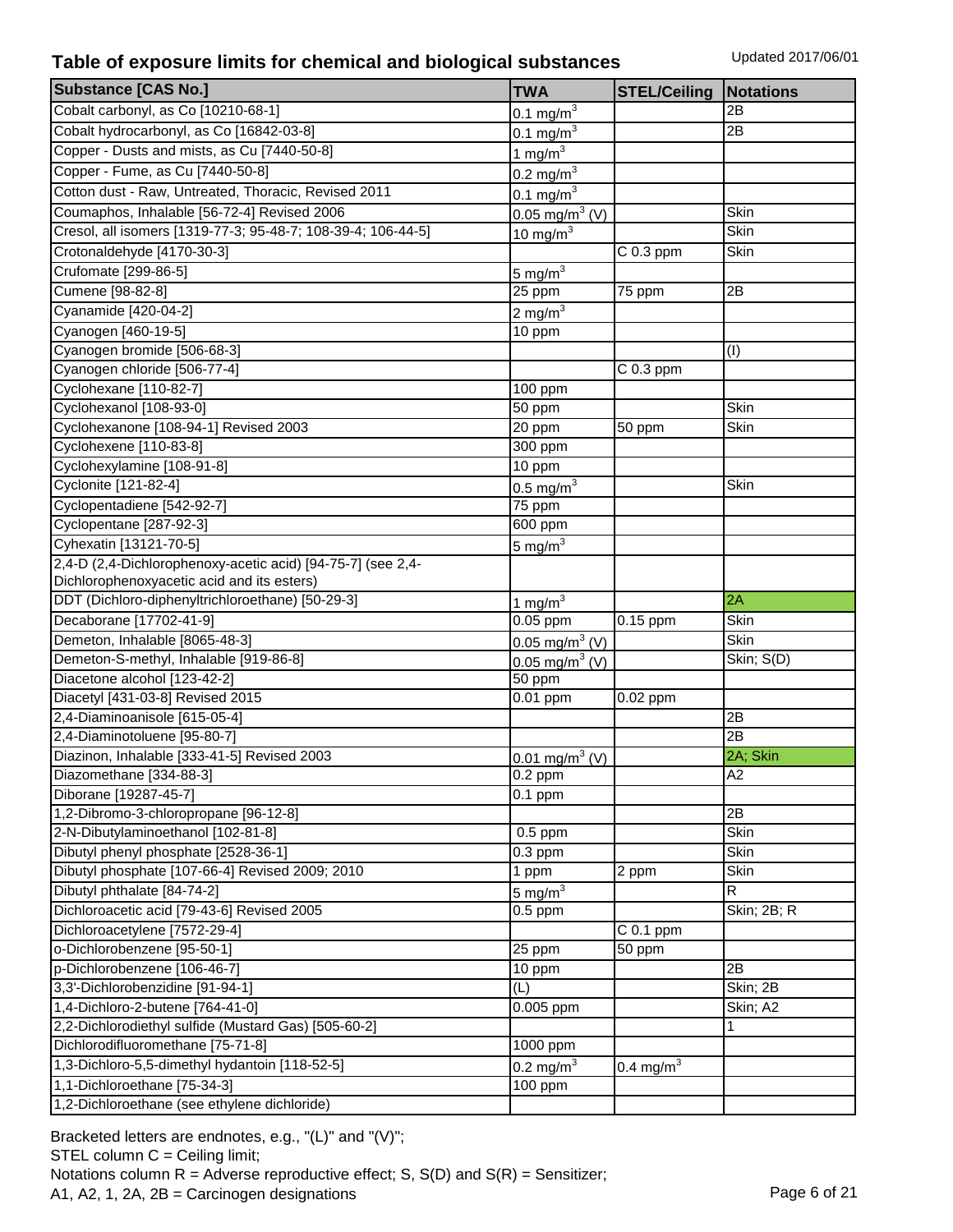| <b>Substance [CAS No.]</b>                                           | <b>TWA</b>                   | <b>STEL/Ceiling</b>    | <b>Notations</b> |
|----------------------------------------------------------------------|------------------------------|------------------------|------------------|
| 1,2-Dichloroethylene, all isomers [540-59-0; 156-59-2; 156-60-5]     | 200 ppm                      |                        |                  |
| Dichloroethyl ether [111-44-4]                                       | 5 ppm                        | 10 ppm                 | Skin             |
| Dichlorofluoromethane [75-43-4]                                      | 10 ppm                       |                        |                  |
| Dichloromethane [75-09-2]                                            | 25 ppm                       |                        | 2A               |
| 2,2'-Dichloro-n-methyldiethylamine (Nitrogen mustard) [51-75-2]      |                              |                        | 2A               |
| 1,1-Dichloro-1-nitroethane [594-72-9]                                | 2 ppm                        |                        |                  |
| 1,3-Dichloropropene [542-75-6]                                       | 1 ppm                        |                        | Skin; 2B         |
| 2,4-Dichlorophenoxyacetic acid and its esters [94-75-7] Revised 2006 | $10 \text{ mg/m}^3$          | 20 mg/m $3$            | (I)              |
| 2,2-Dichloropropionic acid, Inhalable [75-99-0]                      | 5 mg/m $^3$                  |                        |                  |
| Dichlorotetrafluoroethane (Cryofluorane) [76-14-2]                   | 1000 ppm                     |                        |                  |
| Dichlorvos (DDVP), Inhalable [62-73-7]                               | 0.1 mg/m <sup>3</sup> (V)    |                        | Skin; 2B; S(D)   |
| Dicrotophos, Inhalable [141-66-2]                                    | $0.05 \,\mathrm{mg/m^3}$ (V) |                        | Skin             |
| Dicyclohexylmethane-4,4'-diisocyanate [5124-30-1] (see Methylene bis |                              |                        |                  |
| (4-cyclohexyl-isocyanate))                                           |                              |                        |                  |
| Dicyclopentadiene [77-73-6]                                          | 5 ppm                        |                        |                  |
| Dicyclopentadienyl iron [102-54-5]                                   | 10 mg/m $3$ (N)              |                        |                  |
| Dieldrin [60-57-1]                                                   | 0.25 mg/m <sup>3</sup>       |                        | Skin; R          |
| Diesel fuel, as total hydrocarbons, Inhalable [68334-30-5;           | 100 mg/m <sup>3</sup> (V)    |                        | Skin; (I)        |
| 68476-30-2; 68476-31-3; 68476-34-6; 77650-28-3]                      |                              |                        |                  |
| Diethanolamine [111-42-2] Revised 2009; 2010                         | 2 mg/m $^3$                  |                        | Skin; 2B         |
| Diethylamine [109-89-7]                                              | 5 ppm                        | 15 ppm                 | Skin             |
| 2-Diethylaminoethanol [100-37-8]                                     | 2 ppm                        |                        | Skin             |
| Diethylene triamine [111-40-0]                                       | 1 ppm                        |                        | Skin; S          |
| Di(2-ethylhexyl)phthalate (DEHP) [117-81-7]                          | $5 \text{ mg/m}^3$           |                        | 2B               |
| Diethyl ketone [96-22-0]                                             | 200 ppm                      | 300 ppm                |                  |
| Diethyl phthalate [84-66-2]                                          | 5 mg/m $^3$                  |                        |                  |
| Diethyl sulfate [64-67-5]                                            |                              |                        | 2A               |
| Diethylene glycol monobutyl ether [112-34-5]                         |                              |                        | (I)              |
| N,N-Diethylhydroxylamine [3710-84-7]                                 |                              |                        | (I)              |
| Difluorodibromomethane [75-61-6]                                     | 100 ppm                      |                        |                  |
| Diglycidyl ether (DGE) [2238-07-5] Revised 2007                      | 0.01 ppm                     |                        | R                |
| Diisobutyl ketone [108-83-8]                                         | 25 ppm                       |                        |                  |
| Diisocyanates, not elsewhere specified, NOS                          | 0.005 ppm                    | C 0.01ppm              | $\mathbf S$      |
| Diisopropylamine [108-18-9]                                          | 5 ppm                        |                        | Skin             |
| 3,3'-Dimethoxybenzidine [119-90-4]                                   |                              |                        | 2B               |
| Dimethoxymethane [109-87-5]                                          | $1000$ ppm                   | 1250 ppm               |                  |
| N,N-Dimethylacetamide [127-19-5]                                     | 10 ppm                       |                        | Skin; R          |
| Dimethylamine [124-40-3]                                             | 5 ppm                        | 15 ppm                 | S(D)             |
| Dimethylaniline [121-69-7]                                           | 5 ppm                        | 10 ppm                 | Skin             |
| 3,3'-Dimethylbenzidine [119-93-7]                                    |                              |                        | 2B               |
| Dimethyl carbamoyl chloride [79-44-7] Revised 2007                   | 0.005 ppm                    |                        | Skin; A2, 2A     |
| Dimethyl disulfide [624-92-0] Revised 2007                           | $0.5$ ppm                    |                        | Skin             |
| Dimethyl ether [115-10-6]                                            | 1000 ppm                     |                        |                  |
| Dimethylethoxysilane [14857-34-2]                                    | $0.5$ ppm                    | $1.5$ ppm              |                  |
| Dimethylformamide [68-12-2]                                          | 10 ppm                       |                        | Skin             |
| 1,1-Dimethylhydrazine [57-14-7]                                      | 0.01 ppm                     |                        | Skin; 2B         |
| 1,2-Dimethylhydrazine [540-73-8]                                     |                              |                        | 2A               |
| Dimethyl phthalate [131-11-3]                                        | 5 mg/ $m3$                   |                        |                  |
| Dimethyl sulfate [77-78-1]                                           |                              | $\overline{C}$ 0.1 ppm | Skin; 2A         |
| Dimethyl sulfide [75-18-3] Revised 2004                              | 10 ppm                       |                        |                  |
| Dinitolmide [148-01-6] (See 3,5-Dinitro-o-toluamide)                 |                              |                        |                  |
| Dinitrobenzene, all isomers [528-29-0; 99-65-0; 100-25-4;            | $0.15$ ppm                   |                        | Skin             |
| 25154-54-5]                                                          |                              |                        |                  |

Bracketed letters are endnotes, e.g., "(L)" and "(V)"; STEL column C = Ceiling limit; Notations column  $R =$  Adverse reproductive effect; S, S(D) and S(R) = Sensitizer; A1, A2, 1, 2A, 2B = Carcinogen designations Page 7 of 21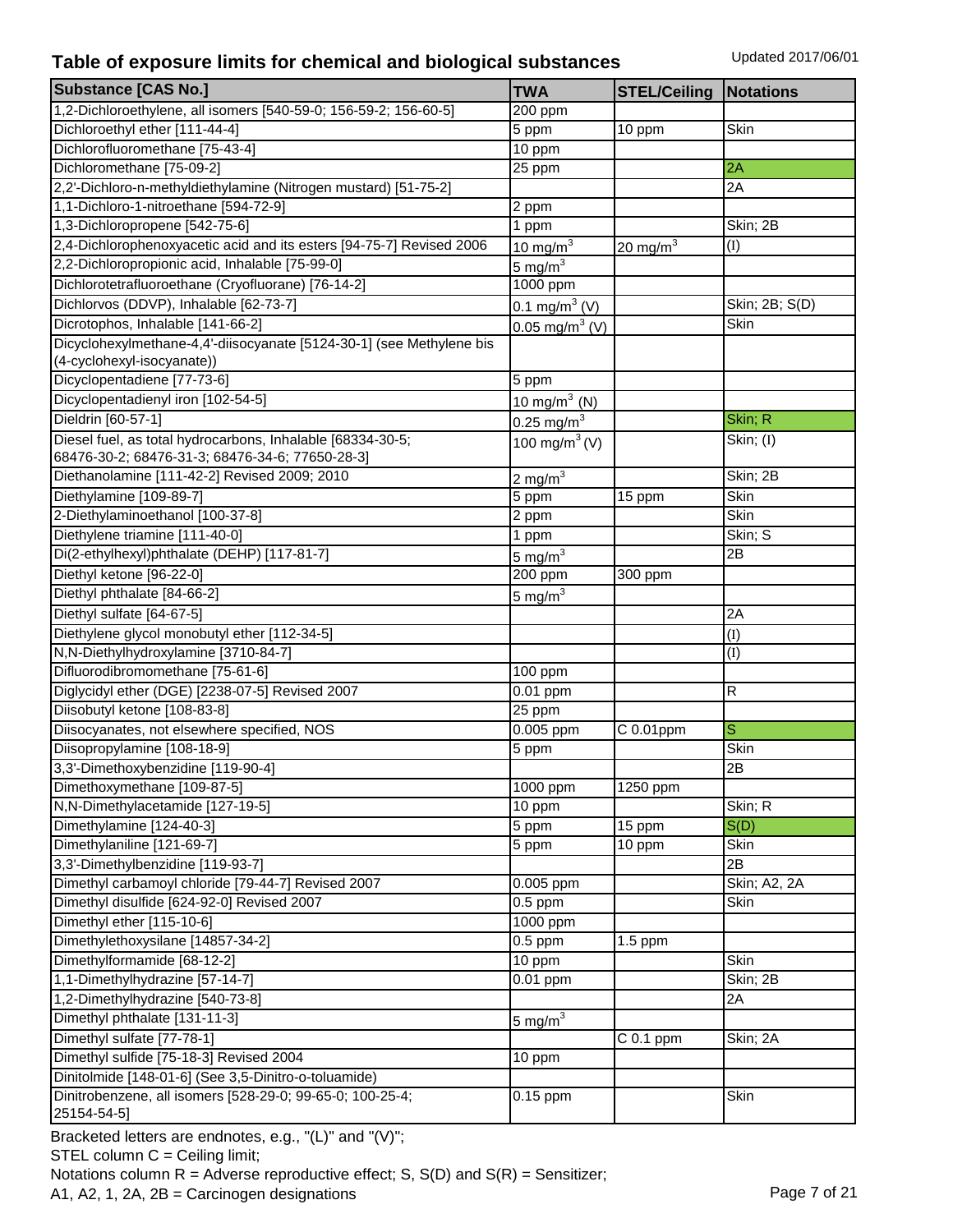| <b>Substance [CAS No.]</b>                                    | <b>TWA</b>                | <b>STEL/Ceiling</b>       | Notations              |
|---------------------------------------------------------------|---------------------------|---------------------------|------------------------|
| Dinitrol-o-cresol [534-52-1]                                  | $0.2$ mg/m <sup>3</sup>   |                           | Skin                   |
| 3,5-Dinitro-o-toluamide [148-01-6] Revised 2007               | $1 \text{ mg/m}^3$        |                           |                        |
| Dinitrotoluene [25321-14-6]                                   | $0.2 \text{ mg/m}^3$      |                           | Skin; 2B; R; (I)       |
| n-Dioctyl phthalate [117-84-0]                                | 5 mg/ $m3$                |                           |                        |
| 1,4-Dioxane [123-91-1]                                        | 20 ppm                    |                           | Skin; 2B               |
| Dioxathion, Inhalable [78-34-2]                               | 0.1 mg/m <sup>3</sup> (V) |                           | <b>Skin</b>            |
| 1,3-Dioxolane [646-06-0]                                      | 20 ppm                    |                           | R                      |
| Diphenylamine [122-39-4]                                      | 10 mg/m $3$               |                           |                        |
| Dipropyl ketone [123-19-3]                                    | 50 ppm                    |                           |                        |
| Dipropylene glycol methyl ether [34590-94-8]                  | 100 ppm                   | 150 ppm                   | Skin                   |
| Diquat, Inhalable [2764-72-9]                                 | $0.5 \text{ mg/m}^3$      |                           | <b>Skin</b>            |
| Diquat, Respirable [2764-72-9]                                | $0.1 \text{ mg/m}^3$      |                           | Skin                   |
| Disulfiram [97-77-8]                                          | $2 \text{ mg/m}^3$        |                           |                        |
| Disulfoton, Inhalable [298-04-4]                              | $0.05 \text{ mg/m}^3$ (V) |                           | Skin                   |
| Diuron [330-54-1]                                             | 10 mg/m $3$               |                           |                        |
| Divinyl benzene [1321-74-0]                                   | $\overline{10}$ ppm       |                           |                        |
| Dodecyl mercaptan [112-55-0] Revised 2004                     | $0.1$ ppm                 |                           | S(D)                   |
| Dyfonate, Inhalable [944-22-9] Revised 2006                   | 0.1 mg/m <sup>3</sup> (V) |                           | Skin                   |
| Endosulfan [115-29-7] Revised 2009; 2010                      |                           |                           | Skin                   |
| Endrin [72-20-8]                                              | $0.1 \text{ mg/m}^3$      |                           | Skin                   |
| Enflurane [13838-16-9]                                        | $0.1 \,\mathrm{mg/m}^3$   |                           |                        |
| Epichlorohydrin [106-89-8]                                    | 2 ppm                     |                           |                        |
| EPN, Inhalable [2104-64-5] Revised 2003                       | $0.1$ ppm                 |                           | Skin; 2A; R<br>Skin    |
| Ethane [74-84-0] Revised 2004 See Aliphatic Hydrocarbon gases | 0.1 mg/m $^{3}$           |                           |                        |
| [C1-C4] Revised 2008                                          |                           |                           |                        |
| Ethanol [64-17-5] Revised 2009                                |                           | 1000 ppm                  |                        |
| Ethanolamine [141-43-5]                                       | 3 ppm                     | 6 ppm                     |                        |
| Ethion, Inhalable [563-12-2] Revised 2003                     | 0.05 mg/m <sup>3</sup>    |                           | Skin                   |
| 2-Ethoxyethanol (EGEE) [110-80-5]                             | 5 ppm                     |                           | Skin; R                |
| 2-Ethoxyethyl acetate (EGEEA) [111-15-9]                      | 5 ppm                     |                           | Skin; R                |
| Ethyl acetate [141-78-6]                                      | 150 ppm                   |                           |                        |
| Ethyl acrylate [140-88-5]                                     | 5 ppm                     | 15 ppm                    | $\overline{2B}$ ; S(D) |
| Ethylamine [75-04-7]                                          | 5 ppm                     | 15 ppm                    | Skin                   |
| Ethyl amyl ketone [541-85-5] Revised 2007                     | 10 ppm                    |                           |                        |
| Ethyl benzene [100-41-4] Revised 2011                         | 20 ppm                    |                           | 2B                     |
| Ethyl bromide [74-96-4]                                       | 5 ppm                     |                           | Skin                   |
| Ethyl tert-butyl ether (ETBE) [637-92-3]                      | 5 ppm                     |                           | R                      |
| Ethyl butyl ketone [106-35-4]                                 | $50$ ppm                  | 75 ppm                    |                        |
| Ethyl chloride [75-00-3]                                      | 100 ppm                   |                           | Skin                   |
| Ethyl cyanoacrylate [7085-85-0]                               | $0.2$ ppm                 |                           |                        |
| Ethyl methacrylate [97-63-2]                                  | 50 ppm                    |                           |                        |
| Ethylene [74-85-1] Revised 2005                               | 200 ppm                   |                           |                        |
| Ethylene chlorohydrin [107-07-3]                              |                           | C 1 ppm                   | Skin                   |
| Ethylenediamine [107-15-3]                                    | 10 ppm                    |                           | Skin; S                |
| Ethylene dibromide [106-93-4]                                 | $0.5$ ppm                 |                           | Skin; 2A               |
| Ethylene dichloride (1,2-dichloroethane) [107-06-2]           | 1 ppm                     | 2 ppm                     | 2B                     |
| Ethylene glycol - Aerosol [107-21-1]                          |                           | $C$ 100 mg/m <sup>3</sup> |                        |
| Ethylene glycol - Particulate [107-21-1]                      | 10 mg/m $3$               | 20 mg/m $3$               |                        |
| Ethylene glycol - Vapour [107-21-1]                           |                           | C 50 ppm                  |                        |
| Ethylene glycol dinitrate (EGDN) [628-96-6]                   | 0.05 ppm                  |                           | Skin                   |
| Ethylene oxide [75-21-8]                                      | $0.1$ ppm                 | 1 ppm                     | A2, 1; R               |
| Ethyleneimine [151-56-4] Revised 2009; 2010                   | $0.5$ ppm                 |                           | Skin; 2B               |
|                                                               |                           |                           |                        |

Bracketed letters are endnotes, e.g., "(L)" and "(V)"; STEL column C = Ceiling limit; Notations column  $R =$  Adverse reproductive effect; S,  $S(D)$  and  $S(R) =$  Sensitizer; A1, A2, 1, 2A, 2B = Carcinogen designations Page 8 of 21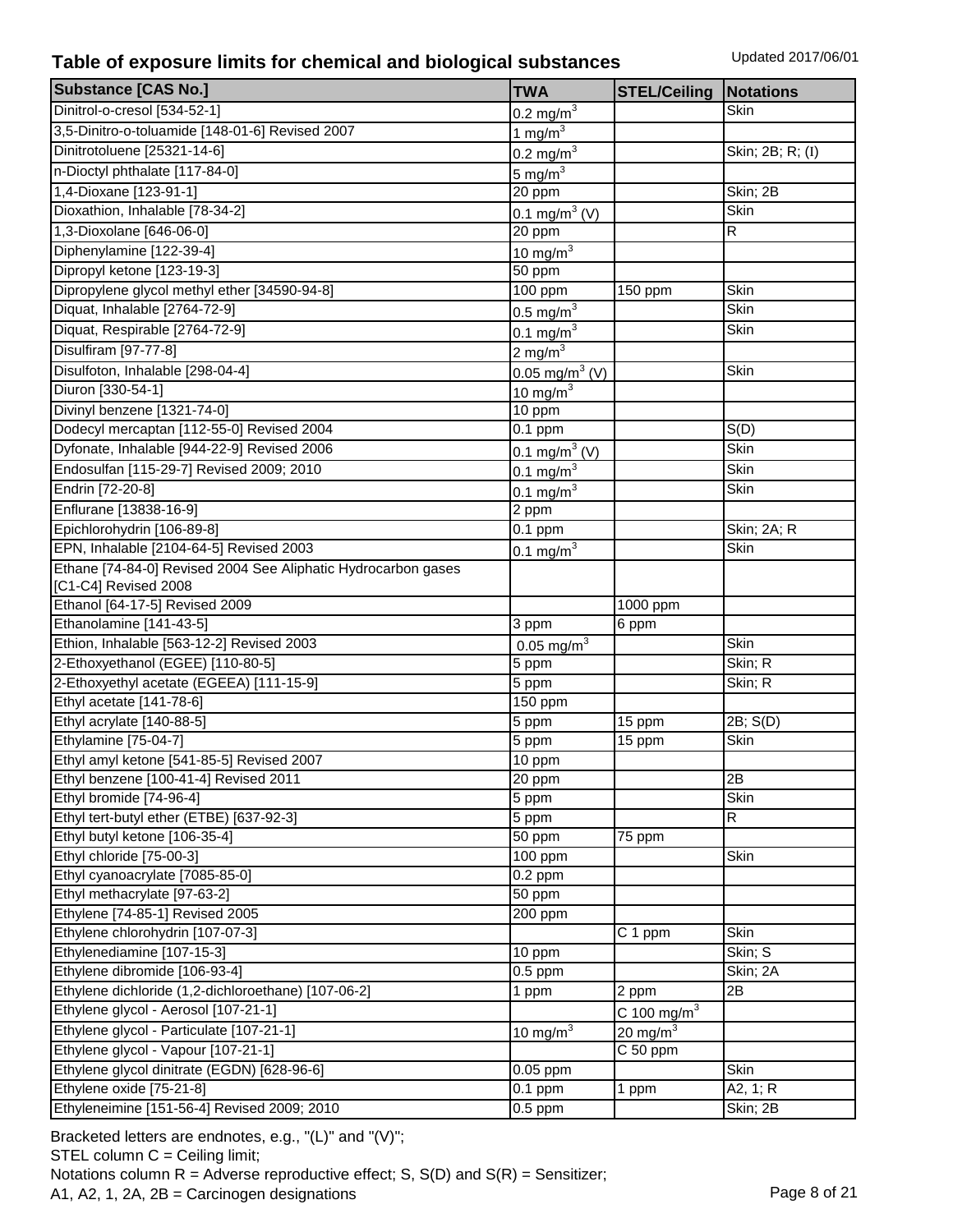| <b>Substance [CAS No.]</b>                                          | <b>TWA</b>                                          |                                |                           |
|---------------------------------------------------------------------|-----------------------------------------------------|--------------------------------|---------------------------|
| Ethyl ether [60-29-7]                                               |                                                     | <b>STEL/Ceiling</b>            | <b>Notations</b>          |
| Ethyl formate [109-94-4] Revised 2015                               | $\overline{4}00$ ppm                                | 500 ppm<br>$\frac{1}{100}$ ppm |                           |
| 2-Ethylhexanoic acid, Inhalable [149-57-5]                          |                                                     |                                | R                         |
| Ethylidene norbornene [16219-75-3]                                  | $5 \text{ mg/m}^3$ (V)                              | C 5 ppm                        |                           |
| Ethyl isocyanate [109-90-0]                                         |                                                     |                                |                           |
| Ethyl mercaptan [75-08-1]                                           | $\overline{0.5}$ ppm                                |                                | Skin; S(D); (I)           |
| N-Ethylmorpholine [100-74-3]                                        | 5 ppm                                               |                                | Skin                      |
| Ethyl silicate [78-10-4]                                            | 10 ppm                                              |                                |                           |
| Fenamiphos, Inhalable [22224-92-6] Revised 2006                     | $0.05 \text{ mg/m}^3$ (V)                           |                                | Skin                      |
| Fensulfothion, Inhalable [115-90-2] Revised 2005                    | 0.01 mg/m <sup>3</sup> (V)                          |                                | Skin                      |
| Fenthion, Inhalable [55-38-9] Revised 2006                          | $0.05 \text{ mg/m}^3$ (V)                           |                                | Skin                      |
| Ferbam, Inhalable [14484-64-1] Revised 2009                         |                                                     |                                |                           |
| Ferrovanadium dust [12604-58-9]                                     | 5 mg/m $3$                                          |                                |                           |
| Flour dust, Inhalable                                               | $1 \text{ mg/m}^3$                                  | 3 mg/ $m3$                     | S(R)                      |
| Fluorides (as F)                                                    | $0.5 \text{ mg/m}^3$                                |                                |                           |
|                                                                     | $2.5 \text{ mg/m}^3$                                |                                |                           |
| Fluorine [7782-41-4]                                                | $0.1$ ppm                                           |                                |                           |
| Fluroxene [406-90-6]                                                | 2 ppm                                               |                                |                           |
| Folpet [133-07-3]                                                   |                                                     |                                | S(D); (I)                 |
| Fonofos (see Dyfonate) [944-22-9]<br>Formaldehyde [50-00-0]         |                                                     |                                |                           |
| Formamide [75-12-7]                                                 | $0.3$ ppm                                           | C 1 ppm                        | A1, 1; S(D); S(R)<br>Skin |
| Formic acid [64-18-6]                                               | 10 ppm<br>5 ppm                                     | 10 ppm                         |                           |
| Furfural [98-01-1]                                                  | 2 ppm                                               |                                | Skin                      |
| Furfuryl alcohol [98-00-0]                                          | 5 ppm                                               | 10 ppm                         | Skin                      |
| Gallium arsenide, Respirable [1303-00-0] Revised 2005               | $0.0003$ mg/m <sup>3</sup>                          |                                | 1                         |
| Gasoline [86290-81-5]                                               | 300 ppm                                             | 500 ppm                        | 2B                        |
| Germanium tetrahydride [7782-65-2]                                  | $\overline{0.2}$ ppm                                |                                |                           |
| Glutaraldehyde, Activated & inactivated [111-30-8]                  |                                                     | C 0.05 ppm                     | $S(D)$ ; $S(R)$           |
| Glycerin - mist [56-81-5]                                           | $10 \text{ mg/m}^3$                                 |                                |                           |
| Glycerin - mist, Respirable [56-81-5]                               | $3 \text{ mg/m}^3$                                  |                                |                           |
| Glycidol [556-52-5]                                                 | 2 ppm                                               |                                | 2A                        |
| Glyoxal, Inhalable [107-22-2]                                       | $0.1 \text{ mg/m}^3$ (V)                            |                                | S(D)                      |
| Grain dust (oat, wheat, barley)                                     | 4 mg/m <sup>3</sup> (E)                             |                                |                           |
| Graphite - All forms except graphite fibres, Respirable [7782-42-5] | $2 \text{ mg/m}^3$                                  |                                |                           |
| Gypsum [13397-24-5]                                                 |                                                     | 20 mg/m $3$                    |                           |
| Hafnium and compounds, as Hf [7440-58-6]                            | 10 mg/m <sup>3</sup> (N)<br>$0.5$ mg/m <sup>3</sup> |                                |                           |
| Halothane [151-67-7]                                                | 2 ppm                                               |                                | R                         |
| Hard metals, containing Cobalt and Tungsten Carbide, as Co          |                                                     |                                | A2; $S(R)$ ; (I)          |
| [7440-48-4; 12070-12-1]                                             |                                                     |                                |                           |
| Helium [7440-59-7]                                                  |                                                     | Simple                         |                           |
|                                                                     |                                                     | asphyxiant                     |                           |
| Heptachlor [76-44-8]                                                | $0.05 \,\mathrm{mg/m}^3$                            |                                | Skin; 2B                  |
| Heptachlor epoxide [1024-57-3]                                      | 0.05 mg/m <sup>3</sup>                              |                                | Skin                      |
| Heptane (n-Heptane) [142-82-5]                                      | 400 ppm                                             | 500 ppm                        |                           |
| Hexachlorobenzene (HCB) [118-74-1]                                  | 0.002 mg/m $^{3}$                                   |                                | Skin; 2B                  |
| Hexachlorobutadiene [87-68-3]                                       | 0.02 ppm                                            |                                | Skin                      |
| Hexachlorocyclopentadiene [77-47-4]                                 | 0.01 ppm                                            |                                |                           |
| Hexachloroethane [67-72-1]                                          | 1 ppm                                               |                                | Skin; 2B                  |
| Hexachloronaphthalene [1335-87-1]                                   | $0.2 \text{ mg/m}^3$                                |                                | Skin                      |
| Hexafluoroacetone [684-16-2]                                        | $0.1$ ppm                                           |                                | Skin; R                   |
| Hexafluoropropylene [116-15-4] Revised 2007                         | $0.1$ ppm                                           |                                |                           |

Bracketed letters are endnotes, e.g., "(L)" and "(V)"; STEL column C = Ceiling limit; Notations column  $R =$  Adverse reproductive effect; S,  $S(D)$  and  $S(R) =$  Sensitizer; A1, A2, 1, 2A, 2B = Carcinogen designations Page 9 of 21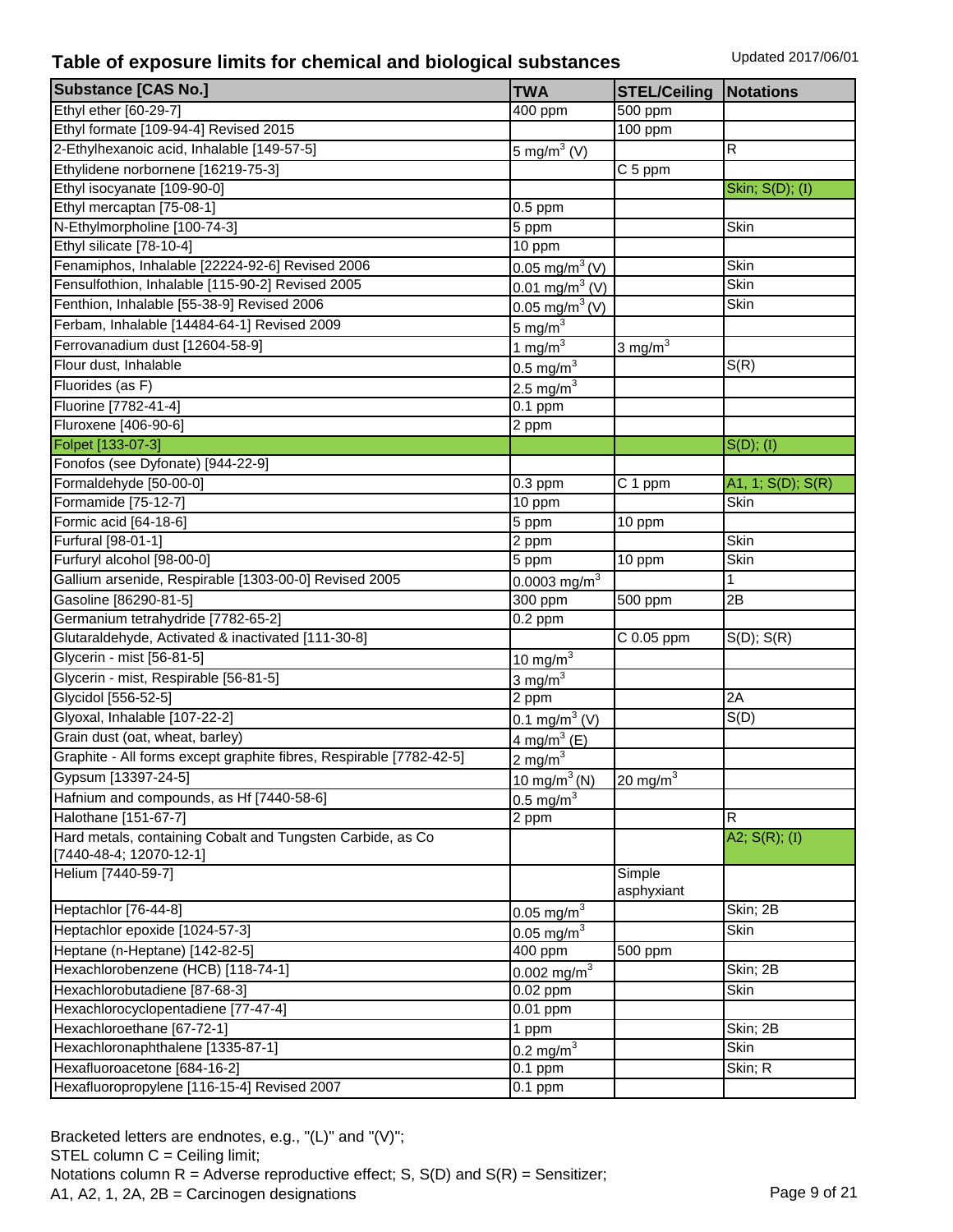| <b>Substance [CAS No.]</b>                                                                            | <b>TWA</b>           | <b>STEL/Ceiling</b>       | <b>Notations</b>  |
|-------------------------------------------------------------------------------------------------------|----------------------|---------------------------|-------------------|
| Hexahydrophthalic anhydride, all isomers, Inhalable<br>[85-42-7; 13149-00-3; 14166-21-3] Revised 2004 |                      | C 0.005 mg/m <sup>3</sup> | S(R)              |
| Hexamethyl phosphoramide [680-31-9]                                                                   |                      | (V)                       | Skin; 2B          |
| Hexamethylene diisocyanate (HDI) [822-06-0]                                                           | 0.005 ppm            | C 0.01 ppm                | S(R)              |
| n-Hexane [110-54-3]                                                                                   | 20 ppm               |                           | Skin              |
| Hexane, all isomers except n-Hexane                                                                   | $200$ ppm            |                           |                   |
| 1,6-Hexanediamine [124-09-4]                                                                          | $0.5$ ppm            |                           |                   |
| 1-Hexene [592-41-6]                                                                                   | 50 ppm               |                           | R                 |
| sec-Hexyl acetate [108-84-9]                                                                          | 50 ppm               |                           |                   |
| Hexylene glycol [107-41-5]                                                                            |                      | $C25$ ppm                 |                   |
| Hydrazine [302-01-2]                                                                                  | 0.01 ppm             |                           | Skin; 2B          |
|                                                                                                       |                      |                           |                   |
| Hydrogen [1333-74-0]                                                                                  |                      | Simple<br>asphyxiant      |                   |
| Hydrogenated terphenyls - Nonirradiated [61788-32-7]                                                  | $0.5$ ppm            |                           |                   |
| Hydrogen bromide [10035-10-6] Revised 2004                                                            |                      | C 2 ppm                   |                   |
| Hydrogen chloride [7647-01-0] Revised 2003                                                            |                      | $\overline{C2}$ ppm       |                   |
| Hydrogen cyanide, as CN [74-90-8]                                                                     |                      | C 4.7 ppm                 | Skin              |
| Cyanide salts, as CN [592-01-8; 151-50-8; 143-33-9]                                                   |                      | C 5 mg/m $3$              | Skin              |
| Hydrogen fluoride, as F [7664-39-3]                                                                   |                      | C 2 ppm                   |                   |
| Hydrogen peroxide [7722-84-1]                                                                         | 1 ppm                |                           |                   |
| Hydrogen selenide [7783-07-5]                                                                         | 0.05 ppm             |                           |                   |
| Hydrogen sulfide [7783-06-4]                                                                          |                      | $C$ 10 ppm                |                   |
| Hydroquinone [123-31-9] Revised 2008                                                                  | $1 \text{ mg/m}^3$   |                           | $\overline{S}(D)$ |
| 2-Hydroxypropyl acrylate [999-61-1]                                                                   | $0.5$ ppm            |                           | Skin; S(D)        |
| Indene [95-13-6] Revised 2008; 2010                                                                   | 10 ppm               |                           |                   |
| Indium and compounds, as In [7440-74-6]                                                               | $0.1 \text{ mg/m}^3$ |                           | 2B; (I)           |
| lodides                                                                                               |                      |                           | (I)               |
| Iodine [7553-56-2] Revised 2008; 2010                                                                 |                      | $C$ 0.1 ppm               |                   |
| lodoform [75-47-8]                                                                                    | $0.6$ ppm            |                           |                   |
| Iron oxide dust, as Fe [1309-37-1]                                                                    | 5 mg/ $m3$           |                           |                   |
| Iron oxide fume, as Fe [1309-37-1]                                                                    | $5 \text{ mg/m}^3$   | 10 mg/ $m3$               |                   |
| Iron pentacarbonyl [13463-40-6]                                                                       | $0.01$ ppm           |                           |                   |
| Iron salts - soluble, as Fe                                                                           | 1 mg/m $3$           | 2 mg/ $m3$                |                   |
| Isoamyl alcohol [123-51-3]                                                                            | 100 ppm              | 125 ppm                   |                   |
| Isobutanol [78-83-1]                                                                                  | $50$ ppm             |                           |                   |
| Isobutyl acetate [110-19-0]                                                                           | 150 ppm              |                           |                   |
| Isobutyl nitrite, Inhalable [542-56-3]                                                                |                      | $C 1$ ppm $(V)$           |                   |
| Isooctyl alcohol [26952-21-6]                                                                         | 50 ppm               |                           | Skin              |
| Isophorone [78-59-1]                                                                                  |                      | C 5 ppm                   |                   |
| Isophorone diisocyanate [4098-71-9]                                                                   | 0.005 ppm            | C 0.01 ppm                | S(R)              |
| Isopropanol (Isopropyl alcohol) [67-63-0] Revised 2003                                                | 200 ppm              | 400 ppm                   |                   |
| 2-Isopropoxyethanol [109-59-1]                                                                        | 25 ppm               |                           | Skin              |
| Isopropyl acetate [108-21-4] Revised 2003                                                             | 100 ppm              | 200 ppm                   |                   |
| Isopropylamine [75-31-0]                                                                              | 5 ppm                | 10 ppm                    |                   |
| N-Isopropylaniline [768-52-5]                                                                         | 2 ppm                |                           | Skin              |
| Isopropyl ether [108-20-3]                                                                            | 250 ppm              | 310 ppm                   |                   |
| Isopropyl glycidyl ether (IGE) [4016-14-2]                                                            |                      | $C50$ ppm                 |                   |
| Kaolin, Respirable [1332-58-7]                                                                        |                      |                           |                   |
| Kerosene [8008-20-6]/Jet fuels [64742-47-8], as total hydrocarbon                                     | 2 mg/m $^3$ (E)      |                           | Skin              |
| vapour, Revised 2003                                                                                  | 200 mg/m $3$ (P)     |                           |                   |
| Ketene [463-51-4]                                                                                     | $0.5$ ppm            | 1.5 ppm                   |                   |

Bracketed letters are endnotes, e.g., "(L)" and "(V)"; STEL column C = Ceiling limit; Notations column  $R =$  Adverse reproductive effect; S,  $S(D)$  and  $S(R) =$  Sensitizer; A1, A2, 1, 2A, 2B = Carcinogen designations Page 10 of 21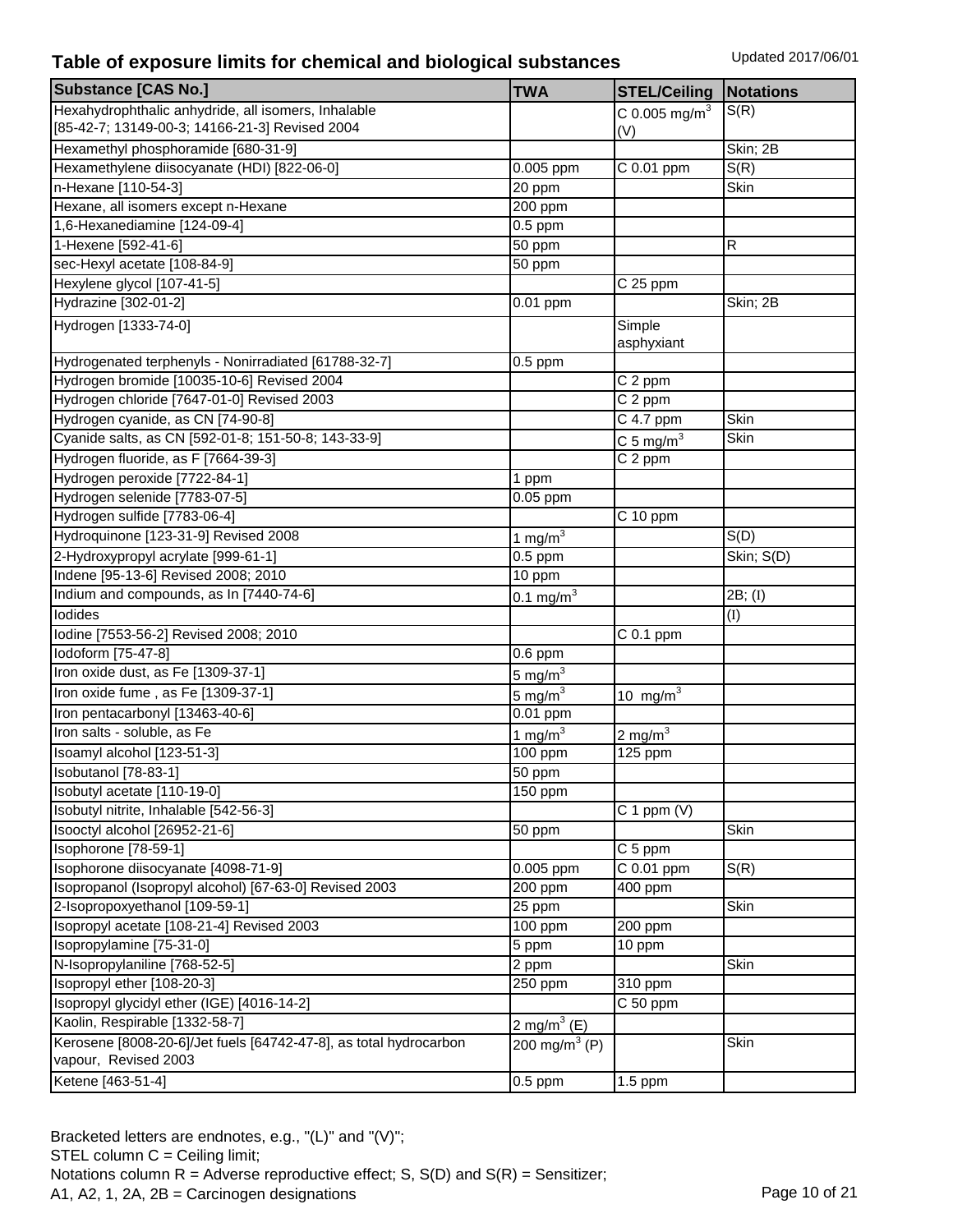| <b>Substance [CAS No.]</b>                                                                                   | <b>TWA</b>                | <b>STEL/Ceiling</b>      | Notations           |
|--------------------------------------------------------------------------------------------------------------|---------------------------|--------------------------|---------------------|
| Lead - elemental and inorganic compounds, as Pb [7439-92-1]                                                  | $0.05$ mg/m <sup>3</sup>  |                          | Elemental 2B; R     |
|                                                                                                              |                           |                          | Other inorganic 2A; |
|                                                                                                              |                           |                          | R                   |
| Lead chromate, as Cr [7758-97-6]                                                                             | $0.012 \text{ mg/m}^3$    |                          | A2, 1; R; $(I)$     |
| Lead chromate, as Pb [7758-97-6]                                                                             | 0.05 mg/m <sup>3</sup>    |                          | A2, 1; R; (I)       |
| Lindane [58-89-9]                                                                                            | $0.5$ mg/m <sup>3</sup>   |                          | Skin                |
| Liquified petroleum gas (L.P.G.) [68476-85-7]                                                                | 1000 ppm                  | 1250 ppm                 |                     |
| Lithium hydroxide [1310-65-2]                                                                                |                           | C 1 mg/m $3$             |                     |
| Lithium hydride [7580-67-8]                                                                                  | $0.025$ mg/m <sup>3</sup> |                          |                     |
| Magnesite [546-93-0] Revised 2006 (See Particles Not Otherwise                                               |                           |                          |                     |
| Classified (PNOC))                                                                                           |                           |                          |                     |
| Magnesium oxide (fume), Inhalable [1309-48-4] Revised 2003                                                   | $10 \text{ mg/m}^3$       |                          |                     |
| Magnesium oxide, Respirable dust and fume, as Mg [1309-48-4]                                                 | 3 mg/ $m3$                | 10 mg/m $3$              |                     |
| Malathion, Inhalable [121-75-5] Revised 2003                                                                 | 1 mg/m <sup>3</sup> (V)   |                          | 2A; Skin            |
| Maleic anhydride [108-31-6]                                                                                  | $0.1$ ppm                 |                          | $S(D)$ ; $S(R)$     |
| Manganese - Elemental & inorganic compounds, as Mn [7439-96-5]                                               | 0.2 mg/m <sup>3</sup>     |                          | R                   |
| Manganese cyclopentadienyl tricarbonyl, as Mn [12079-65-1]                                                   | $0.1 \text{ mg/m}^3$      |                          | Skin                |
| Mercury - Alkyl compounds, as Hg [7439-97-6]                                                                 | $0.01 \text{ mg/m}^3$     | $0.03 \text{ mg/m}^3$    | Skin                |
| Mercury - Aryl compounds, as Hg [7439-97-6]                                                                  | 0.05 mg/m <sup>3</sup>    | C 0.1 mg/m <sup>3</sup>  | Skin                |
| Mercury - Elemental, as Hg [7439-97-6]                                                                       | 0.025 mg/m <sup>3</sup>   |                          | Skin; R             |
| Mercury - Inorganic compounds, as Hg [7439-97-6]                                                             | $0.025$ mg/m <sup>3</sup> |                          | Skin; R             |
| Mercury - Methyl, as Hg [7439-97-6]                                                                          | $0.01$ mg/m <sup>3</sup>  | $0.03$ mg/m <sup>3</sup> | Skin; 2B            |
| Mesityl oxide [141-79-7]                                                                                     | 10 ppm                    | 25 ppm                   |                     |
| Methacrylic acid [79-41-4]                                                                                   | 20 ppm                    |                          |                     |
| Methane [74-82-8] Revised 2004 See Aliphatic Hydrocarbon gases                                               |                           |                          |                     |
| [C1-C4] Revised 2008                                                                                         |                           |                          |                     |
| Methanol [67-56-1]                                                                                           | 200 ppm                   | 250 ppm                  | <b>Skin</b>         |
| Methomyl [16752-77-5]                                                                                        | $2.5 \text{ mg/m}^3$      |                          | Skin; R             |
| Methoxychlor [72-43-5]                                                                                       | 10 mg/m $3$               |                          |                     |
| 2-Methoxyethanol (EGME) [109-86-4] Revised 2006                                                              | $0.1$ ppm                 |                          | Skin; R             |
| 2-Methoxyethyl acetate (EGMEA) [110-49-6] Revised 2006                                                       | $0.1$ ppm                 |                          | Skin; R             |
| Methoxyflurane [76-38-0]                                                                                     | 2 ppm                     |                          |                     |
| 4-Methoxyphenol [150-76-5]                                                                                   | 5 mg/ $m3$                |                          |                     |
| 1-Methoxy-2-propanol (PGME) [107-98-2]                                                                       | 50 ppm                    | 75 ppm                   |                     |
| 2-Methoxy-1-propanol [1589-47-5]                                                                             | 20 ppm                    | 40 ppm                   |                     |
| 1-Methoxypropyl-2-acetate [108-65-6]                                                                         | 50 ppm                    | 75 ppm                   |                     |
| 2-Methoxypropyl-1-acetate [70657-70-4]<br>bis-(2-Methoxypropyl) ether (DPGME) (see Dipropylene glycol methyl | 20 ppm                    | 40 ppm                   |                     |
| ether) [34590-94-8]                                                                                          |                           |                          |                     |
| Methyl acetate [79-20-9]                                                                                     | 200 ppm                   | 250 ppm                  |                     |
| Methyl acetylene [74-99-7]                                                                                   | 1000 ppm                  |                          |                     |
| Methyl acetylene-propadiene mixture (MAPP) [59355-75-8]                                                      | 1000 ppm                  | 1250 ppm                 |                     |
| Methyl acrylate [96-33-3]                                                                                    | 2 ppm                     |                          | Skin; S(D)          |
| Methylacrylonitrile [126-98-7]                                                                               | 1 ppm                     |                          | Skin                |
| Methylal (see Dimethoxymethane) [109-87-5]                                                                   |                           |                          |                     |
| Methylamine [74-89-5]                                                                                        | 5 ppm                     | 15 ppm                   |                     |
| Methyl n-amyl ketone [110-43-0]                                                                              | 50 ppm                    |                          |                     |
| N-Methyl aniline [100-61-8]                                                                                  | $0.5$ ppm                 |                          | Skin                |
| Methyl bromide [74-83-9]                                                                                     | 1 ppm                     |                          | Skin                |
| Methyl tert-butyl ether (MTBE) [1634-04-4]                                                                   | 50 ppm                    |                          | R                   |
| Methyl n-butyl ketone [591-78-6] Revised 2008                                                                | 5 ppm                     | 10 ppm                   | Skin; R             |
| Methyl chloride [74-87-3]                                                                                    | 50 ppm                    | 100 ppm                  | Skin; R             |

Bracketed letters are endnotes, e.g., "(L)" and "(V)"; STEL column C = Ceiling limit; Notations column  $R =$  Adverse reproductive effect; S,  $S(D)$  and  $S(R) =$  Sensitizer; A1, A2, 1, 2A, 2B = Carcinogen designations Page 11 of 21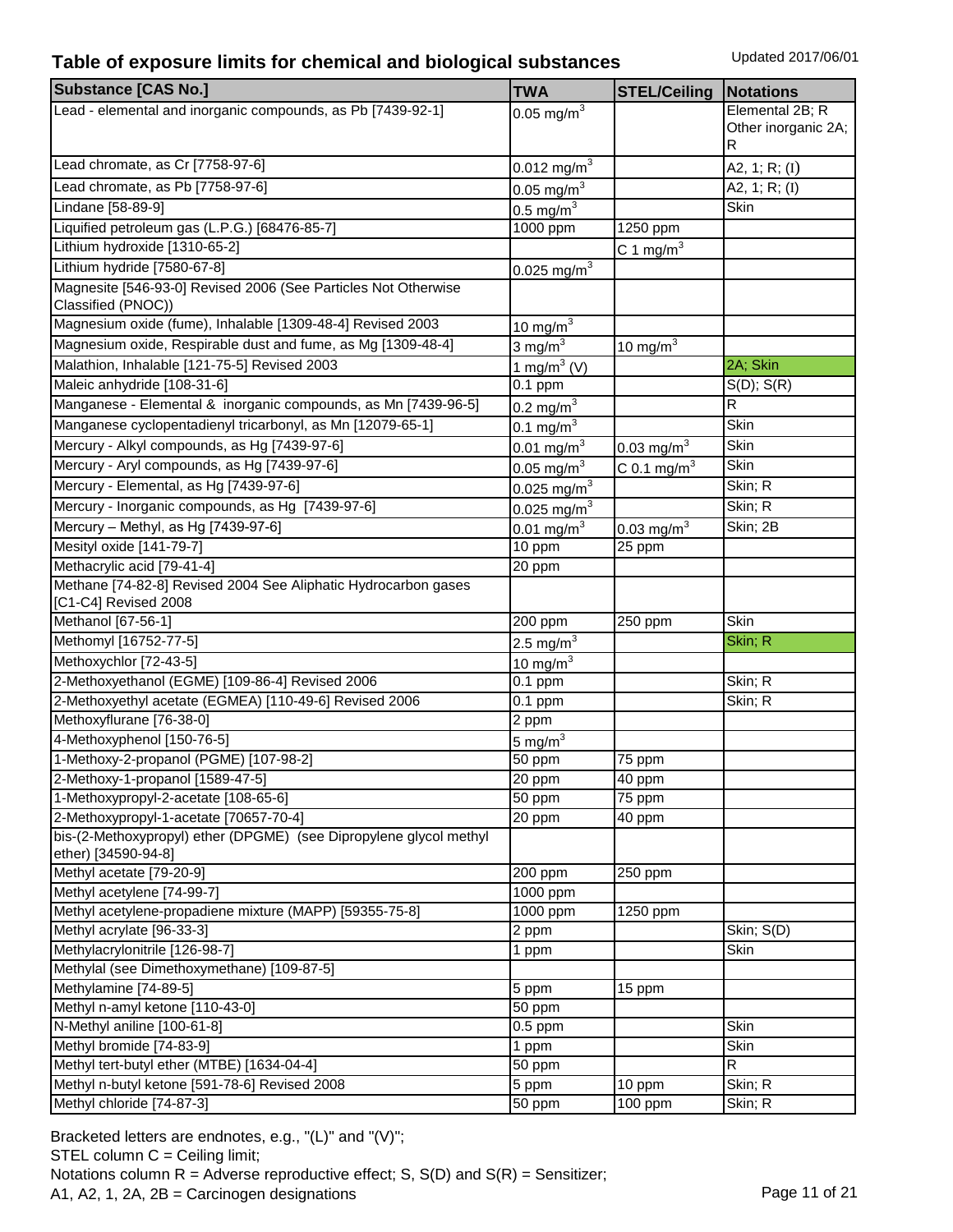| <b>Substance [CAS No.]</b>                                             | <b>TWA</b>                 | <b>STEL/Ceiling</b>  | <b>Notations</b> |
|------------------------------------------------------------------------|----------------------------|----------------------|------------------|
| Methyl chloroform [71-55-6]                                            | $350$ ppm                  | $\overline{4}50$ ppm |                  |
| Methyl 2-cyanoacrylate [137-05-3]                                      | $0.2$ ppm                  |                      |                  |
| Methylcyclohexane [108-87-2]                                           | 400 ppm                    |                      |                  |
| Methylcyclohexanol [25639-42-3]                                        | 50 ppm                     |                      |                  |
| o-Methylcyclohexanone [583-60-8]                                       | 50 ppm                     | 75 ppm               | Skin             |
| 2-Methylcyclopentadienyl manganese tricarbonyl, as Mn [12108-13-3]     | 0.2 mg/m $^{3}$            |                      | Skin             |
| Methyl demeton, Inhalable [8022-00-2] Revised 2007                     | 0.05 mg/m <sup>3</sup> (V) |                      | Skin             |
| Methylene bisphenyl isocyanate (MDI) [101-68-8]                        | 0.005 ppm                  | C 0.01 ppm           | Skin; S(R)       |
| 4,4'-Methylene bis(2-chloroaniline) (MBOCA; MOCA) [101-14-4]           | $0.01$ ppm                 |                      | Skin; A2, 1      |
| Revised 2009                                                           |                            |                      |                  |
| Methylene bis (4-cyclo-hexyl-isocyanate) [5124-30-1]                   | 0.005 ppm                  | C 0.01 ppm           | S(R)             |
| Methylene chloride (See Dichloromethane)                               |                            |                      |                  |
| 4,4'-Methylene dianiline [101-77-9]                                    | 0.01 ppm                   |                      | Skin; 2B         |
| Methyl ethyl ketone (MEK) [78-93-3]                                    | 50 ppm                     | 100 ppm              |                  |
| Methyl ethyl ketone peroxide (MEKP) [1338-23-4]                        |                            | $C$ 0.2 ppm          |                  |
| Methyl formate [107-31-3]                                              | 100 ppm                    | 150 ppm              | Skin             |
| Methyl hydrazine [60-34-4]                                             | $0.01$ ppm                 |                      | Skin             |
| Methyl iodide [74-88-4]                                                | 2 ppm                      |                      | Skin             |
| Methyl isoamyl ketone [110-12-3]                                       | 50 ppm                     |                      |                  |
| Methyl isobutyl carbinol [108-11-2]                                    | $\overline{25}$ ppm        | 40 ppm               | Skin             |
| Methyl isobutyl ketone [108-10-1] Revised 2011                         | 20 ppm                     | 75 ppm               | 2B               |
| Methyl isocyanate [624-83-9]                                           | 0.02 ppm                   |                      | Skin; S(D)       |
| Methyl isopropyl ketone [563-80-4] Revised 2011                        | 20 ppm                     |                      | $\mathsf{R}$     |
| Methyl mercaptan [74-93-1]                                             | $0.5$ ppm                  |                      |                  |
| Methyl methacrylate [80-62-6]                                          | 50 ppm                     | 100 ppm              | S(D)             |
| 1-Methyl naphthalene [90-12-0] Revised 2007                            | $0.5$ ppm                  |                      | Skin             |
| 2-Methyl naphthalene [91-57-6] Revised 2007                            | $0.5$ ppm                  |                      | Skin             |
| Methyl parathion [298-00-0] Revised 2009; 2010                         | 0.2 mg/m $^{3}$            |                      | Skin             |
| Methyl propyl ketone (2-pentanone) [107-87-9]                          | 150 ppm                    | 250 ppm              |                  |
| Methyl silicate [681-84-5]                                             | 1 ppm                      |                      |                  |
| alpha-Methyl styrene [98-83-9] Revised 2015                            | 10 ppm                     |                      | R; 2B            |
| Methyl vinyl ketone [78-94-4]                                          |                            | $C$ 0.2 ppm          | Skin; S          |
| Metribuzin [21087-64-9]                                                | $5 \text{ mg/m}^3$         |                      |                  |
| Mevinphos, Inhalable [7786-34-7] Revised 2003                          | 0.01 mg/m <sup>3</sup> (V) |                      | Skin             |
| Mica, Respirable [12001-26-2]                                          | 3 mg/ $m3$                 |                      |                  |
| Molybdenum - Metal and insoluble compounds, Respirable                 | $3 \text{ mg/m}^3$         |                      |                  |
| $[7439-98-7]$                                                          |                            |                      |                  |
| Molybdenum - Metal and insoluble compounds, Inhalable [7439-98-7]      | $10 \text{ mg/m}^3$        |                      |                  |
| Molybdenum - Soluble compounds, as Mo, Respirable [7439-98-7]          | 0.5 mg/m $3$               |                      |                  |
| Monochloroacetic acid [79-11-8] See Chloroacetic acid                  |                            |                      |                  |
| Monocrotophos, Inhalable [6923-22-4]                                   | $0.05 \text{ mg/m}^3$ (V)  |                      | Skin             |
| Morpholine [110-91-8]                                                  | 20 ppm                     |                      | Skin             |
| Naled, Inhalable [300-76-5]                                            | 0.1 mg/m <sup>3</sup> (V)  |                      | Skin; S(D)       |
| Naphthalene [91-20-3]                                                  | $10$ ppm                   | 15 ppm               | Skin; 2B         |
| 1,5-Naphthalene diisocyanate [3173-72-6]                               | $0.005$ ppm                | $C$ 0.01 ppm         |                  |
| beta-Naphthylamine [91-59-8]                                           | (L)                        |                      | A1, 1            |
| Natural gas [8006-14-2] Revised 2004 See Aliphatic Hydrocarbon gases   |                            |                      |                  |
| [C1-C4] Revised 2008                                                   |                            |                      |                  |
| Natural rubber latex, as total proteins, Inhalable [9006-04-6] Revised | $0.001$ mg/m <sup>3</sup>  |                      | Skin; S(D); S(R) |
| 2004; 2008; 2010                                                       |                            |                      |                  |
| Neon [7440-01-9]                                                       |                            | Simple               |                  |
|                                                                        |                            | asphyxiant           |                  |
| Nickel - Insoluble inorganic compounds, as Ni [7440-02-0]              | $0.05 \text{ mg/m}^3$      |                      | A1, $1; (I)$     |

Bracketed letters are endnotes, e.g., "(L)" and "(V)"; STEL column C = Ceiling limit; Notations column  $R =$  Adverse reproductive effect; S,  $S(D)$  and  $S(R) =$  Sensitizer; A1, A2, 1, 2A, 2B = Carcinogen designations Page 12 of 21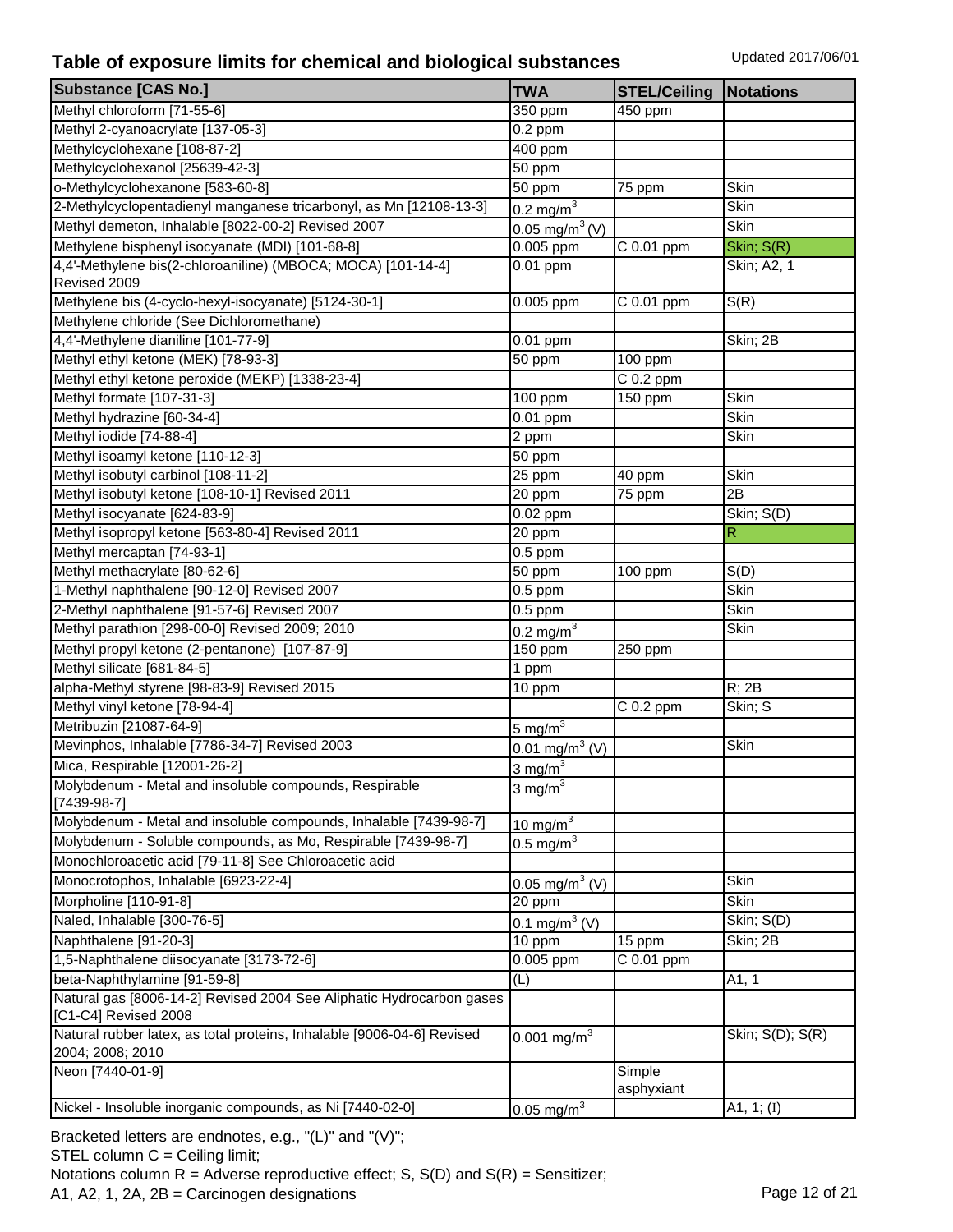| <b>Substance [CAS No.]</b>                                                  | <b>TWA</b>                   | <b>STEL/Ceiling</b>     | <b>Notations</b>        |
|-----------------------------------------------------------------------------|------------------------------|-------------------------|-------------------------|
| Nickel - Elemental, Soluble inorganic compounds, as Ni [7440-02-0]          | $0.05 \text{ mg/m}^3$        |                         | 1, 2B; (I)              |
| Nickel carbonyl, as Ni [13463-39-3]                                         | $\overline{0.001}$ ppm       |                         | 1; (I)                  |
| Nickel subsulfide, as Ni, Inhalable [12035-72-2]                            | 0.1 mg/m <sup>3</sup>        |                         | A1, 1                   |
| Nicotine [54-11-5]                                                          | $0.5 \text{ mg/m}^3$         |                         | Skin                    |
| Nitrapyrin [1929-82-4]                                                      | 10 mg/m <sup>3</sup> (N)     | 20 mg/m $3$             |                         |
| Nitric acid [7697-37-2]                                                     | 2 ppm                        | 4 ppm                   |                         |
| Nitric oxide [10102-43-9]                                                   | 25 ppm                       |                         |                         |
| p-Nitroaniline [100-01-6]                                                   | $3 \text{ mg/m}^3$           |                         | Skin                    |
| Nitrobenzene [98-95-3]                                                      | 1 ppm                        |                         | Skin; 2B                |
| p-Nitrochlorobenzene [100-00-5]                                             | $0.1$ ppm                    |                         | Skin                    |
| 4-Nitrodiphenyl [92-93-3]                                                   | (L)                          |                         | Skin; A2                |
| Nitroethane [79-24-3]                                                       | 100 ppm                      |                         |                         |
| Nitrogen [7727-37-9]                                                        |                              | Simple                  |                         |
|                                                                             |                              | asphyxiant              |                         |
| Nitrogen dioxide [10102-44-0]                                               |                              | C 1 ppm                 |                         |
| Nitrogen trifluoride [7783-54-2]                                            | 10 ppm                       |                         |                         |
| Nitroglycerin (NG) [55-63-0]                                                | $0.05$ ppm                   |                         | Skin                    |
| Nitromethane [75-52-5]                                                      | 20 ppm                       |                         | 2B                      |
| 1-Nitropropane [108-03-2]                                                   | $\overline{2}5$ ppm          |                         |                         |
| 2-Nitropropane [79-46-9]                                                    | 5 ppm                        |                         | 2B                      |
| Nitropyrene, mono, di, tri, tetra, isomers [5522-43-0; 57835-92-4]          |                              |                         | (I)                     |
| n-Nitrosodiethanolamine [1116-54-7]                                         |                              |                         | 2B                      |
| n-Nitrosodiethylamine [55-18-5]                                             |                              |                         | 2A                      |
| n-Nitrosodimethylamine [62-75-9]                                            | (L)                          |                         | Skin; 2A                |
| n-Nitrosomethylethylamine [10595-95-6]                                      |                              |                         | 2B                      |
| n-Nitrosomorpholine [59-89-2]                                               |                              |                         | 2B                      |
| n-Nitrosopiperidine [100-75-4]                                              |                              |                         | $\overline{2B}$         |
| n-Nitrosopyrrolidine [930-55-2]                                             |                              |                         | 2B                      |
| Nitrotoluene, all isomers [88-72-2; 99-08-1; 99-99-0]                       | 2 ppm                        |                         | Skin; 2A; (I)           |
| 5-Nitro-o-toluidine, Inhalable [99-55-8] Revised 2007                       | 1 mg/m $3$                   |                         |                         |
| Nitrous oxide [10024-97-2]                                                  | 25 ppm                       |                         | R                       |
| Nonane [111-84-2] Revised 2015                                              | 200 ppm                      |                         |                         |
| Octachloronaphthalene [2234-13-1]                                           | 0.1 mg/m <sup>3</sup>        | $0.3$ mg/m <sup>3</sup> | Skin                    |
| Octane, all isomers [111-65-9]                                              | 300 ppm                      |                         |                         |
| Oil mist - mineral, mildly refined                                          | $0.2 \text{ mg/m}^3$         |                         | 1                       |
| Oil mist - mineral, severely refined                                        | 1 mg/m $3$                   |                         |                         |
| Osmium tetroxide [20816-12-0]                                               | 0.0002 ppm                   | 0.0006 ppm              |                         |
| Oxalic acid, anhydrous [144-62-7] Revised 2015                              | 1 mg/m $3$                   | $2 \text{ mg/m}^3$      |                         |
| Oxalic acid, dihydrate [6153-56-6]                                          |                              |                         | (I)                     |
| p,p'-Oxybis(benzenesulfonyl hydrazide), Inhalable [80-51-3] Revised<br>2008 | 0.1 mg/m <sup>3</sup>        |                         | $\overline{\mathsf{R}}$ |
| Oxygen difluoride [7783-41-7]                                               |                              | C 0.05 ppm              |                         |
| Ozone - Heavy work [10028-15-6]                                             | $0.05$ ppm                   |                         |                         |
| Ozone - Moderate work [10028-15-6]                                          | $0.08$ ppm                   |                         |                         |
| Ozone - Light work [10028-15-6]                                             | $\overline{0.1}$ ppm         |                         |                         |
| Ozone - Light, mod., or heavy workload =/< 2 hrs [10028-15-6]               | $0.2$ ppm                    |                         |                         |
| Paraffin wax fume [8002-74-2]                                               | $2 \text{ mg/m}^3$           |                         |                         |
| Paraquat, Respirable [4685-14-7]                                            | $0.1 \text{ mg/m}^3$         |                         |                         |
| Paraquat [4685-14-7]                                                        | $0.5 \text{ mg/m}^3$         |                         |                         |
| Parathion, Inhalable [56-38-2] Revised 2003                                 | $0.05$ mg/m <sup>3</sup> (V) |                         | 2B; Skin                |
| Particles (Insoluble or Poorly Soluble) Not Otherwise Classified            | 10 mg/m <sup>3</sup> (N)     |                         |                         |
| (PNOC)                                                                      |                              |                         |                         |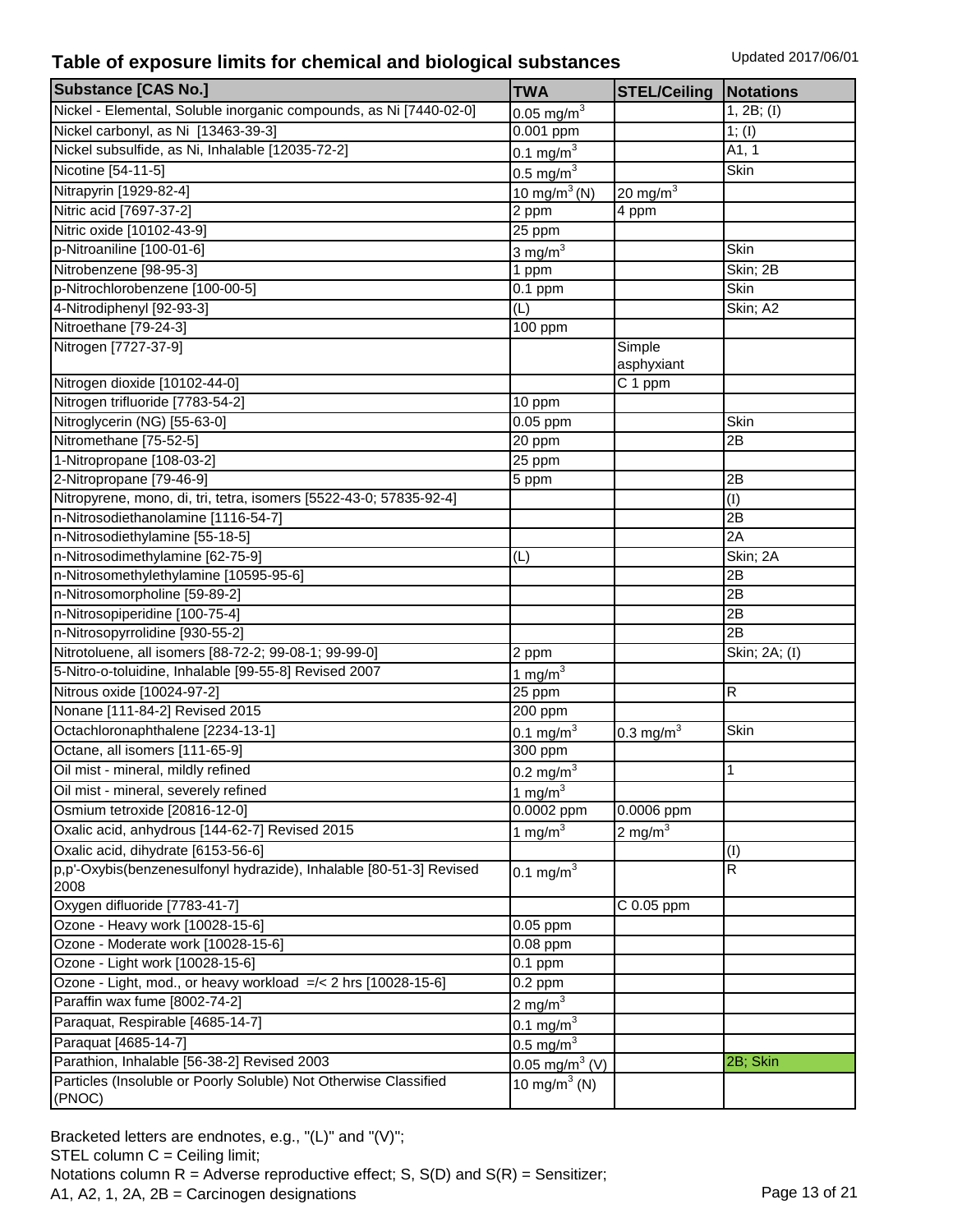| <b>Substance [CAS No.]</b>                                           | <b>TWA</b>                     | <b>STEL/Ceiling</b> | <b>Notations</b>       |
|----------------------------------------------------------------------|--------------------------------|---------------------|------------------------|
| Pentaborane [19624-22-7]                                             | 0.005 ppm                      | 0.015 ppm           |                        |
| Pentachloronaphthalene [1321-64-8]                                   | $0.5 \text{ mg/m}^3$           |                     | Skin                   |
| Pentachloronitrobenzene [82-68-8]                                    | 0.5 mg/m <sup>3</sup>          |                     |                        |
| Pentachlorophenol [87-86-5]                                          | $0.5 \text{ mg/m}^3$           |                     | Skin; 2B               |
| Pentaerythritol [115-77-5]                                           | 10 mg/m <sup>3</sup> (N)       |                     |                        |
| Pentane, all isomers [78-78-4; 109-66-0; 463-82-1]                   | 600 ppm                        |                     |                        |
| 2,4-Pentanedione [123-54-6]                                          |                                |                     | (I)                    |
| Pentyl acetate, all isomers [628-63-7; 626-38-0; 123-92-2; 625-16-1; | 50 ppm                         | 100 ppm             |                        |
| 624-41-9; 620-11-1]                                                  |                                |                     |                        |
| Peracetic acid [79-21-0]                                             |                                |                     | (I)                    |
| Perchloroethylene (See Tetrachloroethylene)                          |                                |                     |                        |
| Perchloromethyl mercaptan [594-42-3]                                 | $0.1$ ppm                      |                     |                        |
| Perchloryl fluoride [7616-94-6]                                      | 3 ppm                          | 6 ppm               |                        |
| Perfluorobutyl ethylene [19430-93-4] Revised 2004                    | 100 ppm                        |                     |                        |
| Perfluoroisobutylene [382-21-8]                                      |                                | C 0.01 ppm          |                        |
| Perlite [93763-70-3] Revised 2006 (See Particles Not Otherwise       |                                |                     |                        |
| Classified (PNOC))                                                   |                                |                     |                        |
| Persulfates, as persulfate                                           | $0.1 \,\mathrm{mg/m}^3$        |                     |                        |
| Phenol [108-95-2]                                                    | 5 ppm                          |                     | Skin                   |
| Phenothiazine [92-84-2]                                              | 5 mg/m $^3$                    |                     | Skin                   |
| N-Penyl-beta-naphthylamine [135-88-6]                                |                                |                     |                        |
| o-Phenylenediamine [95-54-5]                                         | 0.1 mg/m <sup>3</sup>          |                     |                        |
| m-Phenylenediamine [108-45-2]                                        | $0.1 \text{ mg/m}^3$           |                     |                        |
| p-Phenylenediamine [106-50-3]                                        | $0.1 \text{ mg/m}^3$           |                     | S(D)                   |
| Phenyl ether - Vapour (Diphenyl ether) [101-84-8]                    | 1 ppm                          | 2 ppm               |                        |
| Phenyl glycidyl ether (PGE) [122-60-1] Revised 2008                  | $0.1$ ppm                      |                     | 2B; Skin; S(D); R      |
| Phenyl isocyanate [103-71-9]                                         | 0.005 ppm                      | C 0.01 ppm          | Skin; S(D); S(R)       |
| Phenylhydrazine [100-63-0]                                           | $0.1$ ppm                      |                     | Skin                   |
| Phenyl mercaptan [108-98-5]                                          |                                | $C$ 0.1 ppm         |                        |
| Phenylphosphine [638-21-1]                                           |                                | C 0.05 ppm          | R                      |
| Phorate, Inhalable [298-02-2] Revised 2005                           | 0.05 mg/m <sup>3</sup> (V)     |                     | Skin                   |
| Phosgene [75-44-5]                                                   | $0.1$ ppm                      |                     |                        |
| Phosphine [7803-51-2]                                                | $0.3$ ppm                      | 1 ppm               |                        |
| Phosphoric acid [7664-38-2]                                          |                                |                     |                        |
| Phosphorus (yellow) [12185-10-3]                                     | $1 \text{ mg/m}^3$             | $3 \text{ mg/m}^3$  |                        |
| Phosphorus oxychloride [10025-87-3]                                  | $0.1 \overline{\text{mg/m}^3}$ |                     |                        |
| Phosphorus pentachloride [10026-13-8]                                | $0.1$ ppm<br>$0.1$ ppm         |                     |                        |
| Phosphorus pentasulfide [1314-80-3]                                  |                                |                     |                        |
| Phosphorus trichloride [7719-12-2]                                   | 1 mg/ $m3$                     | $3 \text{ mg/m}^3$  |                        |
|                                                                      | $0.2$ ppm                      | $0.5$ ppm           | $S(D)$ ; $S(R)$ ; Skin |
| Phthalic anhydride [85-44-9]                                         | 1 ppm                          |                     |                        |
| m-Phthalodinitrile [626-17-5] Revised 2009                           | 5 mg/m <sup>3</sup> (V)        |                     |                        |
| o-Phthalodinitrile [91-15-6]                                         |                                |                     | (I)                    |
| Picloram [1918-02-1]                                                 | 10 mg/m <sup>3</sup> (N)       |                     |                        |
| Picric acid [88-89-1]                                                | 0.1 mg/m $^{3}$                |                     | S(D)                   |
| Pindone [83-26-1]                                                    | 0.1 mg/m $^{3}$                |                     |                        |
| Piperazine and its Salts, as Piperazine [110-85-0]                   | 0.3 mg/ $m3$                   | $1 \text{ mg/m}^3$  | $S(D)$ ; $S(R)$        |
| Piperidine [110-89-4]                                                | 1 ppm                          |                     |                        |
| Plaster of Paris [26499-65-0]                                        | 10 mg/m $3$ (N)                | 20 mg/m $3$         |                        |
| Platinum - Metal [7440-06-4]                                         | 1 mg/m $3$                     |                     |                        |
| Platinum - Soluble salts (as Pt) [7440-06-4]                         | $0.002 \,\mathrm{mg/m}^3$      |                     | S                      |
| Polyvinyl chloride (PVC), Respirable [9002-86-2] Revised 2008        | 1 mg/m $3$                     |                     |                        |
| Portland cement, Respirable [65997-15-1] Revised 2015                | 1 mg/m <sup>3</sup> (E)        |                     |                        |

Bracketed letters are endnotes, e.g., "(L)" and "(V)"; STEL column C = Ceiling limit; Notations column  $R =$  Adverse reproductive effect; S,  $S(D)$  and  $S(R) =$  Sensitizer; A1, A2, 1, 2A, 2B = Carcinogen designations Page 14 of 21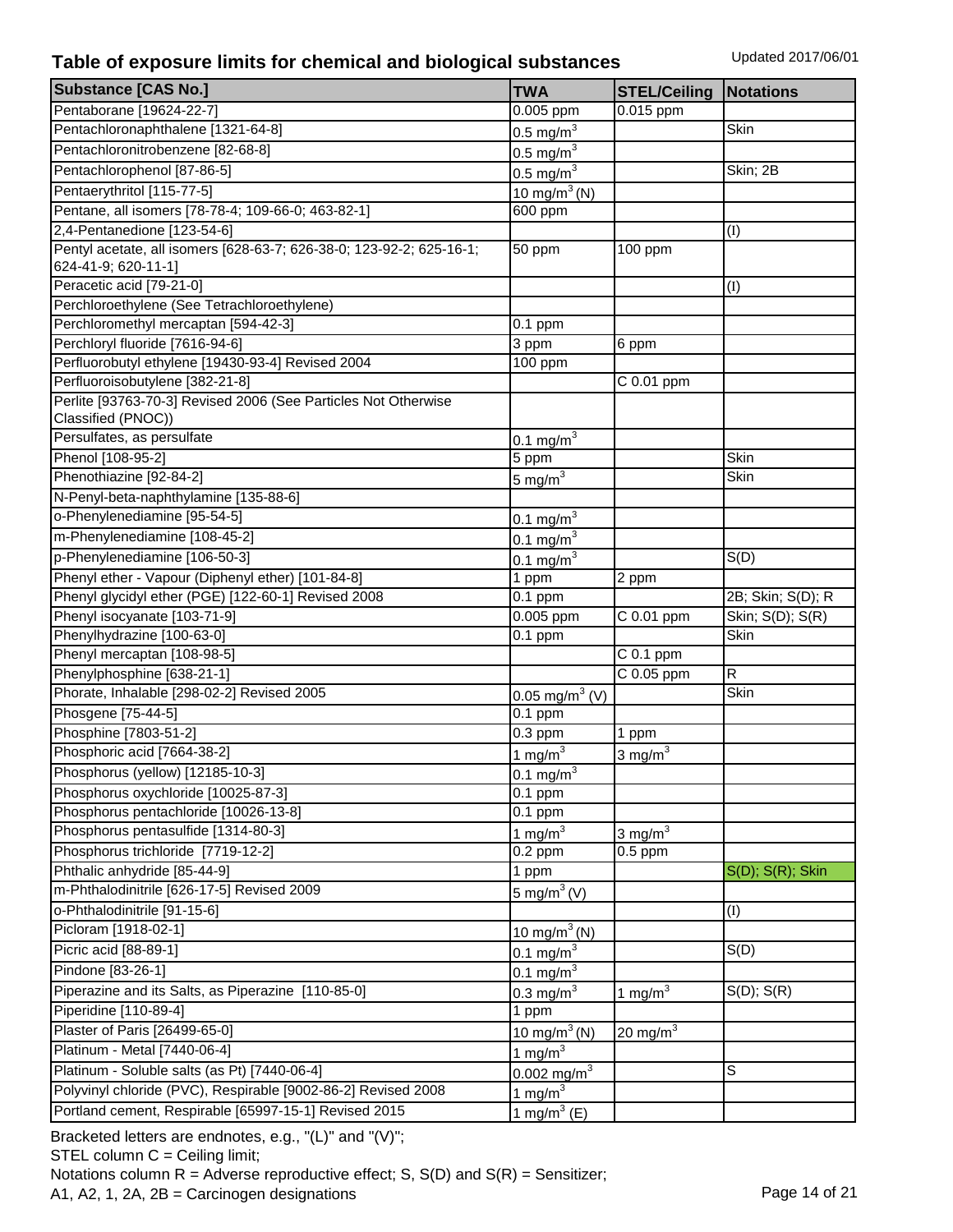| Potassium hydroxide [1310-58-3]<br>$C$ 2 mg/m <sup>3</sup><br>Propane [74-98-6] Revised 2004 See Aliphatic Hydrocarbon gases<br>[C1-C4] Revised 2008<br>Propane sultone [1120-71-4]<br>2A<br>(L)<br>n-Propanol (n-Propyl alcohol) [71-23-8] Revised 2007<br>100 ppm<br>Propargyl alcohol [107-19-7]<br>Skin<br>1 ppm<br>beta-Propiolactone [57-57-8]<br>2B<br>$0.5$ ppm<br>Propionaldehyde [123-38-6]<br>20 ppm<br>Propionic acid [79-09-4]<br>10 ppm<br>Propoxur [114-26-1]<br>$0.5 \text{ mg/m}^3$<br>n-Propyl acetate [109-60-4]<br>200 ppm<br>250 ppm<br>Propylene [115-07-1] Revised 2006<br>500 ppm<br>Propylene dichloride [78-87-5] Revised 2006<br>75 ppm<br>110 ppm<br>1; S(D)<br>Propylene glycol dinitrate [6423-43-4]<br>$0.05$ ppm<br>Skin<br>Propylene oxide [75-56-9]<br>2B; S(D)<br>2 ppm<br>Propyleneimine [75-55-8] Revised 2009; 2010<br>2B<br>2 ppm<br>n-Propyl nitrate [627-13-4]<br>25 ppm<br>40 ppm<br>S<br>Pyrethrum [8003-34-7]<br>$5 \text{ mg/m}^3$<br>Pyridine [110-86-1] Revised 2004<br>1 ppm<br>Quinone [106-51-4]<br>$0.1$ ppm<br>Resorcinol [108-46-3]<br>10 ppm<br>20 ppm<br>Rhodium, Metal and insoluble compounds as Rh [7440-16-6]<br>$0.3 \text{ mg/m}^3$<br>0.1 mg/m $3$<br>Rhodium - Soluble compounds, as Rh [7440-16-6]<br>$0.001$ mg/m <sup>3</sup><br>0.003 mg/m <sup>3</sup><br>Ronnel, Inhalable [299-84-3] Revised 2006<br>$5 \text{ mg/m}^3$ (V)<br>Rosin core solder thermal decomposition products (colophony)<br>(L)<br>$S(D)$ ; $S(R)$<br>$[8050-09-7]$<br>Rotenone (commercial) [83-79-4]<br>5 mg/m $3$<br>Rouge [1309-37-1]<br>10 mg/m <sup>3</sup> (E,N)<br>Rubber solvent (Naphtha) [8030-30-6] Revised 2009<br>(H)<br>Selenium and compounds, as Se [7782-49-2]<br>$0.1 \text{ mg/m}^3$<br>Selenium hexafluoride [7783-79-1]<br>$0.05$ ppm | <b>Substance [CAS No.]</b> | <b>TWA</b> | <b>STEL/Ceiling</b> | <b>Notations</b> |
|------------------------------------------------------------------------------------------------------------------------------------------------------------------------------------------------------------------------------------------------------------------------------------------------------------------------------------------------------------------------------------------------------------------------------------------------------------------------------------------------------------------------------------------------------------------------------------------------------------------------------------------------------------------------------------------------------------------------------------------------------------------------------------------------------------------------------------------------------------------------------------------------------------------------------------------------------------------------------------------------------------------------------------------------------------------------------------------------------------------------------------------------------------------------------------------------------------------------------------------------------------------------------------------------------------------------------------------------------------------------------------------------------------------------------------------------------------------------------------------------------------------------------------------------------------------------------------------------------------------------------------------------------------------------------------------------------------------------------------------------------------------------------------------------------|----------------------------|------------|---------------------|------------------|
|                                                                                                                                                                                                                                                                                                                                                                                                                                                                                                                                                                                                                                                                                                                                                                                                                                                                                                                                                                                                                                                                                                                                                                                                                                                                                                                                                                                                                                                                                                                                                                                                                                                                                                                                                                                                      |                            |            |                     |                  |
|                                                                                                                                                                                                                                                                                                                                                                                                                                                                                                                                                                                                                                                                                                                                                                                                                                                                                                                                                                                                                                                                                                                                                                                                                                                                                                                                                                                                                                                                                                                                                                                                                                                                                                                                                                                                      |                            |            |                     |                  |
|                                                                                                                                                                                                                                                                                                                                                                                                                                                                                                                                                                                                                                                                                                                                                                                                                                                                                                                                                                                                                                                                                                                                                                                                                                                                                                                                                                                                                                                                                                                                                                                                                                                                                                                                                                                                      |                            |            |                     |                  |
|                                                                                                                                                                                                                                                                                                                                                                                                                                                                                                                                                                                                                                                                                                                                                                                                                                                                                                                                                                                                                                                                                                                                                                                                                                                                                                                                                                                                                                                                                                                                                                                                                                                                                                                                                                                                      |                            |            |                     |                  |
|                                                                                                                                                                                                                                                                                                                                                                                                                                                                                                                                                                                                                                                                                                                                                                                                                                                                                                                                                                                                                                                                                                                                                                                                                                                                                                                                                                                                                                                                                                                                                                                                                                                                                                                                                                                                      |                            |            |                     |                  |
|                                                                                                                                                                                                                                                                                                                                                                                                                                                                                                                                                                                                                                                                                                                                                                                                                                                                                                                                                                                                                                                                                                                                                                                                                                                                                                                                                                                                                                                                                                                                                                                                                                                                                                                                                                                                      |                            |            |                     |                  |
|                                                                                                                                                                                                                                                                                                                                                                                                                                                                                                                                                                                                                                                                                                                                                                                                                                                                                                                                                                                                                                                                                                                                                                                                                                                                                                                                                                                                                                                                                                                                                                                                                                                                                                                                                                                                      |                            |            |                     |                  |
|                                                                                                                                                                                                                                                                                                                                                                                                                                                                                                                                                                                                                                                                                                                                                                                                                                                                                                                                                                                                                                                                                                                                                                                                                                                                                                                                                                                                                                                                                                                                                                                                                                                                                                                                                                                                      |                            |            |                     |                  |
|                                                                                                                                                                                                                                                                                                                                                                                                                                                                                                                                                                                                                                                                                                                                                                                                                                                                                                                                                                                                                                                                                                                                                                                                                                                                                                                                                                                                                                                                                                                                                                                                                                                                                                                                                                                                      |                            |            |                     |                  |
|                                                                                                                                                                                                                                                                                                                                                                                                                                                                                                                                                                                                                                                                                                                                                                                                                                                                                                                                                                                                                                                                                                                                                                                                                                                                                                                                                                                                                                                                                                                                                                                                                                                                                                                                                                                                      |                            |            |                     |                  |
|                                                                                                                                                                                                                                                                                                                                                                                                                                                                                                                                                                                                                                                                                                                                                                                                                                                                                                                                                                                                                                                                                                                                                                                                                                                                                                                                                                                                                                                                                                                                                                                                                                                                                                                                                                                                      |                            |            |                     |                  |
|                                                                                                                                                                                                                                                                                                                                                                                                                                                                                                                                                                                                                                                                                                                                                                                                                                                                                                                                                                                                                                                                                                                                                                                                                                                                                                                                                                                                                                                                                                                                                                                                                                                                                                                                                                                                      |                            |            |                     |                  |
|                                                                                                                                                                                                                                                                                                                                                                                                                                                                                                                                                                                                                                                                                                                                                                                                                                                                                                                                                                                                                                                                                                                                                                                                                                                                                                                                                                                                                                                                                                                                                                                                                                                                                                                                                                                                      |                            |            |                     |                  |
|                                                                                                                                                                                                                                                                                                                                                                                                                                                                                                                                                                                                                                                                                                                                                                                                                                                                                                                                                                                                                                                                                                                                                                                                                                                                                                                                                                                                                                                                                                                                                                                                                                                                                                                                                                                                      |                            |            |                     |                  |
|                                                                                                                                                                                                                                                                                                                                                                                                                                                                                                                                                                                                                                                                                                                                                                                                                                                                                                                                                                                                                                                                                                                                                                                                                                                                                                                                                                                                                                                                                                                                                                                                                                                                                                                                                                                                      |                            |            |                     |                  |
|                                                                                                                                                                                                                                                                                                                                                                                                                                                                                                                                                                                                                                                                                                                                                                                                                                                                                                                                                                                                                                                                                                                                                                                                                                                                                                                                                                                                                                                                                                                                                                                                                                                                                                                                                                                                      |                            |            |                     |                  |
|                                                                                                                                                                                                                                                                                                                                                                                                                                                                                                                                                                                                                                                                                                                                                                                                                                                                                                                                                                                                                                                                                                                                                                                                                                                                                                                                                                                                                                                                                                                                                                                                                                                                                                                                                                                                      |                            |            |                     |                  |
|                                                                                                                                                                                                                                                                                                                                                                                                                                                                                                                                                                                                                                                                                                                                                                                                                                                                                                                                                                                                                                                                                                                                                                                                                                                                                                                                                                                                                                                                                                                                                                                                                                                                                                                                                                                                      |                            |            |                     |                  |
|                                                                                                                                                                                                                                                                                                                                                                                                                                                                                                                                                                                                                                                                                                                                                                                                                                                                                                                                                                                                                                                                                                                                                                                                                                                                                                                                                                                                                                                                                                                                                                                                                                                                                                                                                                                                      |                            |            |                     |                  |
|                                                                                                                                                                                                                                                                                                                                                                                                                                                                                                                                                                                                                                                                                                                                                                                                                                                                                                                                                                                                                                                                                                                                                                                                                                                                                                                                                                                                                                                                                                                                                                                                                                                                                                                                                                                                      |                            |            |                     |                  |
|                                                                                                                                                                                                                                                                                                                                                                                                                                                                                                                                                                                                                                                                                                                                                                                                                                                                                                                                                                                                                                                                                                                                                                                                                                                                                                                                                                                                                                                                                                                                                                                                                                                                                                                                                                                                      |                            |            |                     |                  |
|                                                                                                                                                                                                                                                                                                                                                                                                                                                                                                                                                                                                                                                                                                                                                                                                                                                                                                                                                                                                                                                                                                                                                                                                                                                                                                                                                                                                                                                                                                                                                                                                                                                                                                                                                                                                      |                            |            |                     |                  |
|                                                                                                                                                                                                                                                                                                                                                                                                                                                                                                                                                                                                                                                                                                                                                                                                                                                                                                                                                                                                                                                                                                                                                                                                                                                                                                                                                                                                                                                                                                                                                                                                                                                                                                                                                                                                      |                            |            |                     |                  |
|                                                                                                                                                                                                                                                                                                                                                                                                                                                                                                                                                                                                                                                                                                                                                                                                                                                                                                                                                                                                                                                                                                                                                                                                                                                                                                                                                                                                                                                                                                                                                                                                                                                                                                                                                                                                      |                            |            |                     |                  |
|                                                                                                                                                                                                                                                                                                                                                                                                                                                                                                                                                                                                                                                                                                                                                                                                                                                                                                                                                                                                                                                                                                                                                                                                                                                                                                                                                                                                                                                                                                                                                                                                                                                                                                                                                                                                      |                            |            |                     |                  |
|                                                                                                                                                                                                                                                                                                                                                                                                                                                                                                                                                                                                                                                                                                                                                                                                                                                                                                                                                                                                                                                                                                                                                                                                                                                                                                                                                                                                                                                                                                                                                                                                                                                                                                                                                                                                      |                            |            |                     |                  |
|                                                                                                                                                                                                                                                                                                                                                                                                                                                                                                                                                                                                                                                                                                                                                                                                                                                                                                                                                                                                                                                                                                                                                                                                                                                                                                                                                                                                                                                                                                                                                                                                                                                                                                                                                                                                      |                            |            |                     |                  |
|                                                                                                                                                                                                                                                                                                                                                                                                                                                                                                                                                                                                                                                                                                                                                                                                                                                                                                                                                                                                                                                                                                                                                                                                                                                                                                                                                                                                                                                                                                                                                                                                                                                                                                                                                                                                      |                            |            |                     |                  |
|                                                                                                                                                                                                                                                                                                                                                                                                                                                                                                                                                                                                                                                                                                                                                                                                                                                                                                                                                                                                                                                                                                                                                                                                                                                                                                                                                                                                                                                                                                                                                                                                                                                                                                                                                                                                      |                            |            |                     |                  |
|                                                                                                                                                                                                                                                                                                                                                                                                                                                                                                                                                                                                                                                                                                                                                                                                                                                                                                                                                                                                                                                                                                                                                                                                                                                                                                                                                                                                                                                                                                                                                                                                                                                                                                                                                                                                      |                            |            |                     |                  |
| Sesone [136-78-7]                                                                                                                                                                                                                                                                                                                                                                                                                                                                                                                                                                                                                                                                                                                                                                                                                                                                                                                                                                                                                                                                                                                                                                                                                                                                                                                                                                                                                                                                                                                                                                                                                                                                                                                                                                                    |                            |            |                     |                  |
| 10 mg/m <sup>3</sup> (N)<br>Silica, Amorphous - Diatomaceous earth (uncalcined) Total                                                                                                                                                                                                                                                                                                                                                                                                                                                                                                                                                                                                                                                                                                                                                                                                                                                                                                                                                                                                                                                                                                                                                                                                                                                                                                                                                                                                                                                                                                                                                                                                                                                                                                                |                            |            |                     |                  |
| 4 mg/m $3$<br>$[61790 - 53 - 2]$                                                                                                                                                                                                                                                                                                                                                                                                                                                                                                                                                                                                                                                                                                                                                                                                                                                                                                                                                                                                                                                                                                                                                                                                                                                                                                                                                                                                                                                                                                                                                                                                                                                                                                                                                                     |                            |            |                     |                  |
| Silica, Amorphous - Diatomaceous earth (uncalcined), Respirable<br>1.5 mg/ $m3$<br>[61790-53-2]                                                                                                                                                                                                                                                                                                                                                                                                                                                                                                                                                                                                                                                                                                                                                                                                                                                                                                                                                                                                                                                                                                                                                                                                                                                                                                                                                                                                                                                                                                                                                                                                                                                                                                      |                            |            |                     |                  |
| Silica, Amorphous - Fume Total [69012-64-2]<br>4 mg/m $3$                                                                                                                                                                                                                                                                                                                                                                                                                                                                                                                                                                                                                                                                                                                                                                                                                                                                                                                                                                                                                                                                                                                                                                                                                                                                                                                                                                                                                                                                                                                                                                                                                                                                                                                                            |                            |            |                     |                  |
| Silica, Amorphous - Fume, Respirable [69012-64-2]<br>1.5 mg/m <sup>3</sup>                                                                                                                                                                                                                                                                                                                                                                                                                                                                                                                                                                                                                                                                                                                                                                                                                                                                                                                                                                                                                                                                                                                                                                                                                                                                                                                                                                                                                                                                                                                                                                                                                                                                                                                           |                            |            |                     |                  |
| Silica, Amorphous - Precipitated and gel, Total [112926-00-8]<br>4 mg/m $3$                                                                                                                                                                                                                                                                                                                                                                                                                                                                                                                                                                                                                                                                                                                                                                                                                                                                                                                                                                                                                                                                                                                                                                                                                                                                                                                                                                                                                                                                                                                                                                                                                                                                                                                          |                            |            |                     |                  |
| Silica, Amorphous - Precipitated and gel, Respirable [112926-00-8]<br>$1.5 \text{ mg/m}^3$                                                                                                                                                                                                                                                                                                                                                                                                                                                                                                                                                                                                                                                                                                                                                                                                                                                                                                                                                                                                                                                                                                                                                                                                                                                                                                                                                                                                                                                                                                                                                                                                                                                                                                           |                            |            |                     |                  |
| Silica, Crystalline - alpha quartz [14808-60-7; 1317-95-9] and<br>A2, 1<br>0.025 mg/m $^{3}$                                                                                                                                                                                                                                                                                                                                                                                                                                                                                                                                                                                                                                                                                                                                                                                                                                                                                                                                                                                                                                                                                                                                                                                                                                                                                                                                                                                                                                                                                                                                                                                                                                                                                                         |                            |            |                     |                  |
| Cristobalite, Respirable [14464-46-1] Revised 2006                                                                                                                                                                                                                                                                                                                                                                                                                                                                                                                                                                                                                                                                                                                                                                                                                                                                                                                                                                                                                                                                                                                                                                                                                                                                                                                                                                                                                                                                                                                                                                                                                                                                                                                                                   |                            |            |                     |                  |
| Silicon [7440-21-3] Revised 2006 (See Particles Not Otherwise                                                                                                                                                                                                                                                                                                                                                                                                                                                                                                                                                                                                                                                                                                                                                                                                                                                                                                                                                                                                                                                                                                                                                                                                                                                                                                                                                                                                                                                                                                                                                                                                                                                                                                                                        |                            |            |                     |                  |
| Classified (PNOC))                                                                                                                                                                                                                                                                                                                                                                                                                                                                                                                                                                                                                                                                                                                                                                                                                                                                                                                                                                                                                                                                                                                                                                                                                                                                                                                                                                                                                                                                                                                                                                                                                                                                                                                                                                                   |                            |            |                     |                  |
| Silicon carbide Nonfibrous, Inhalable, [409-21-2] Revised 2003<br>10 mg/m <sup>3</sup> (E)                                                                                                                                                                                                                                                                                                                                                                                                                                                                                                                                                                                                                                                                                                                                                                                                                                                                                                                                                                                                                                                                                                                                                                                                                                                                                                                                                                                                                                                                                                                                                                                                                                                                                                           |                            |            |                     |                  |
| Silicon carbide, Nonfibrous, Respirable, [409-21-2] Revised 2003<br>3 mg/m $3$ (E)                                                                                                                                                                                                                                                                                                                                                                                                                                                                                                                                                                                                                                                                                                                                                                                                                                                                                                                                                                                                                                                                                                                                                                                                                                                                                                                                                                                                                                                                                                                                                                                                                                                                                                                   |                            |            |                     |                  |
| Silicon carbide, Fibrous (including whiskers) [409-21-2] Revised 2003<br>$0.1$ f/cc $(F)$<br>A2                                                                                                                                                                                                                                                                                                                                                                                                                                                                                                                                                                                                                                                                                                                                                                                                                                                                                                                                                                                                                                                                                                                                                                                                                                                                                                                                                                                                                                                                                                                                                                                                                                                                                                      |                            |            |                     |                  |
| Silicon tetrahydride (Silane) [7803-62-5]<br>$0.5$ ppm<br>1 ppm                                                                                                                                                                                                                                                                                                                                                                                                                                                                                                                                                                                                                                                                                                                                                                                                                                                                                                                                                                                                                                                                                                                                                                                                                                                                                                                                                                                                                                                                                                                                                                                                                                                                                                                                      |                            |            |                     |                  |
| Silver and Compounds (as Ag) [7440-22-4]<br>$0.01$ mg/m <sup>3</sup><br>$0.03$ mg/m <sup>3</sup>                                                                                                                                                                                                                                                                                                                                                                                                                                                                                                                                                                                                                                                                                                                                                                                                                                                                                                                                                                                                                                                                                                                                                                                                                                                                                                                                                                                                                                                                                                                                                                                                                                                                                                     |                            |            |                     |                  |
| Simazine [122-34-9]<br>(I)                                                                                                                                                                                                                                                                                                                                                                                                                                                                                                                                                                                                                                                                                                                                                                                                                                                                                                                                                                                                                                                                                                                                                                                                                                                                                                                                                                                                                                                                                                                                                                                                                                                                                                                                                                           |                            |            |                     |                  |
| Soapstone (see Talc) Revised 2011                                                                                                                                                                                                                                                                                                                                                                                                                                                                                                                                                                                                                                                                                                                                                                                                                                                                                                                                                                                                                                                                                                                                                                                                                                                                                                                                                                                                                                                                                                                                                                                                                                                                                                                                                                    |                            |            |                     |                  |
| Sodium azide (as Sodium azide) [26628-22-8]<br>C 0.29 mg/m <sup>3</sup>                                                                                                                                                                                                                                                                                                                                                                                                                                                                                                                                                                                                                                                                                                                                                                                                                                                                                                                                                                                                                                                                                                                                                                                                                                                                                                                                                                                                                                                                                                                                                                                                                                                                                                                              |                            |            |                     |                  |
| Sodium azide (as Hydrazoic acid vapour) [26628-22-8]<br>C 0.11 ppm                                                                                                                                                                                                                                                                                                                                                                                                                                                                                                                                                                                                                                                                                                                                                                                                                                                                                                                                                                                                                                                                                                                                                                                                                                                                                                                                                                                                                                                                                                                                                                                                                                                                                                                                   |                            |            |                     |                  |

Bracketed letters are endnotes, e.g., "(L)" and "(V)";

STEL column C = Ceiling limit;

Notations column  $R =$  Adverse reproductive effect; S,  $S(D)$  and  $S(R) =$  Sensitizer;

A1, A2, 1, 2A, 2B = Carcinogen designations Page 15 of 21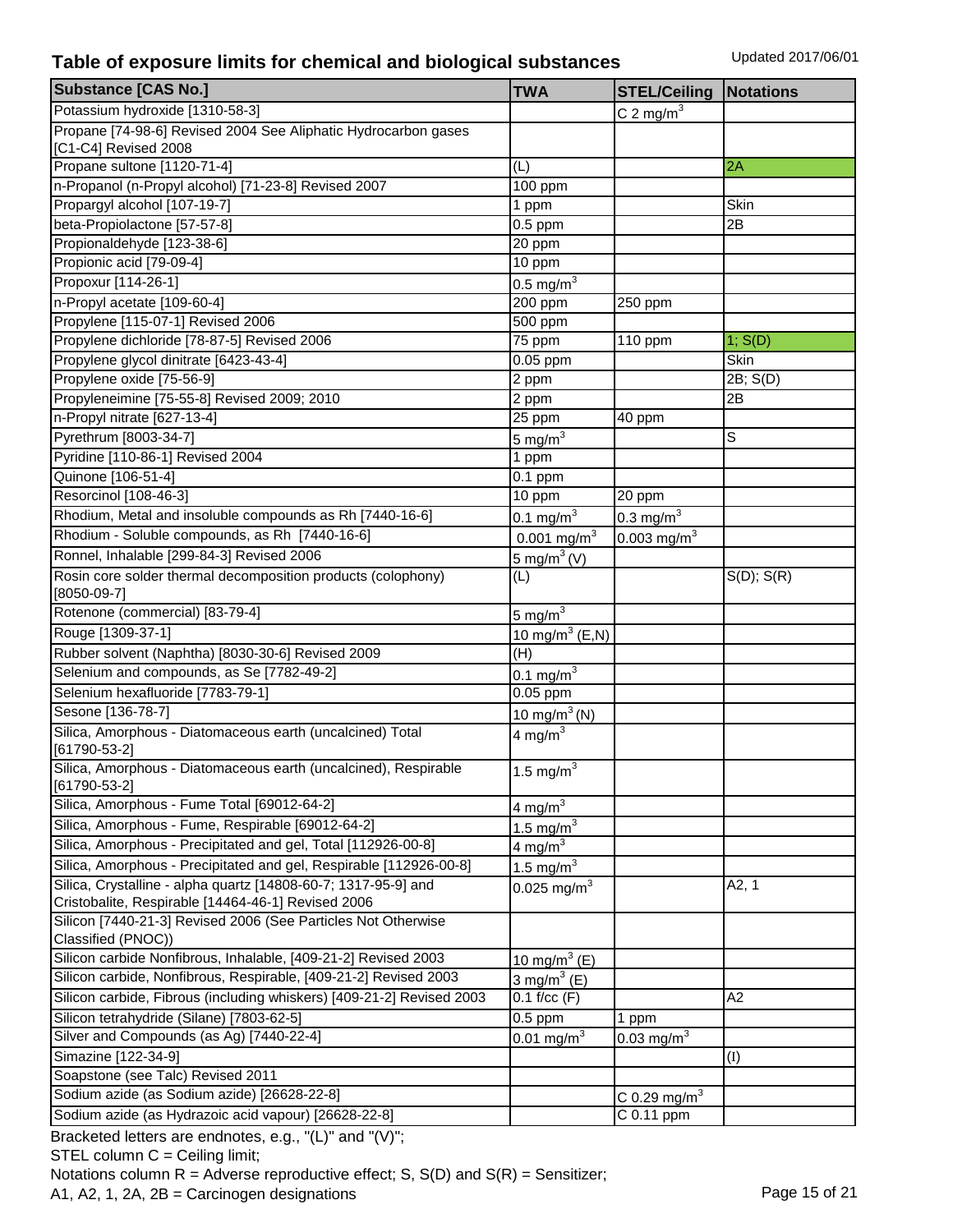| <b>Substance [CAS No.]</b>                                              | <b>TWA</b>                 | <b>STEL/Ceiling</b>     | <b>Notations</b> |
|-------------------------------------------------------------------------|----------------------------|-------------------------|------------------|
| Sodium bisulfite [7631-90-5]                                            | $5 \text{ mg/m}^3$         |                         |                  |
| Sodium fluoroacetate [62-74-8]                                          | $0.05 \text{ mg/m}^3$      |                         | Skin             |
| Sodium hydroxide [1310-73-2]                                            |                            | C 2 mg/m <sup>3</sup>   |                  |
| Sodium metabisulfite [7681-57-4]                                        | $5 \text{ mg/m}^3$         |                         |                  |
| Starch [9005-25-8]                                                      | $10 \text{ mg/m}^3$ (N)    |                         |                  |
| <b>Stearates</b>                                                        | 10 mg/m $3$ (J)            |                         |                  |
| Stoddard solvent (mineral spirits) [8052-41-3]                          | 290 mg/m $3$               | 580 mg/m <sup>3</sup>   |                  |
| Strontium chromate, as Cr [7789-06-2]                                   | $0.0005$ mg/m <sup>3</sup> |                         | A2               |
| Strychnine [57-24-9]                                                    | 0.15 mg/m $^{3}$           |                         |                  |
| Styrene - monomer [100-42-5]                                            | 50 ppm                     | 75 ppm                  | 2B               |
| Subtilisins, as crystalline active enzyme [1395-21-7; 9014-01-1]        |                            | C 0.00006               | S(R)             |
|                                                                         |                            | mg/m <sup>3</sup>       |                  |
| Sucrose [57-50-1]                                                       | 10 mg/m <sup>3</sup> (N)   |                         |                  |
| Sulfometuron methyl [74222-97-2]                                        | 5 mg/m $3$                 |                         |                  |
| Sulfotepp (TEDP), Inhalable [3689-24-5] Revised 2005                    | 0.1 mg/m <sup>3</sup> (V)  |                         | Skin             |
| Sulfur dioxide [7446-09-5]                                              | 2 ppm                      | 5 ppm                   |                  |
| Sulfur hexafluoride [2551-62-4]                                         | $1000$ ppm                 |                         |                  |
| Sulfuric acid, Thoracic [7664-93-9] Revised 2004                        | 0.2 mg/m <sup>3</sup> (M)  |                         | A2, 1            |
| Sulfur monochloride [10025-67-9]                                        |                            | C 1ppm                  |                  |
| Sulfur pentafluoride [5714-22-7]                                        |                            | C 0.01 ppm              |                  |
| Sulfur tetrafluoride [7783-60-0]                                        |                            | $C0.1$ ppm              |                  |
| Sulfuryl fluoride [2699-79-8]                                           | 5 ppm                      | 10 ppm                  |                  |
| Sulprofos [35400-43-2] Revised 2009; 2010                               | 1 mg/m $3$                 |                         | Skin             |
| Synthetic Vitreous Fibres - Continuous filament glass fibres            | 1 f/cc $(F)$               |                         |                  |
| Synthetic Vitreous Fibres - Continuous filament glass fibres, Inhalable | $5 \text{ mg/m}^3$         |                         |                  |
| Synthetic Vitreous Fibres - Glass wool fibres                           | 1 f/cc $(F)$               |                         |                  |
| Synthetic Vitreous Fibres - Rock wool fibres                            | 1 f/cc $(F)$               |                         |                  |
| Synthetic Vitreous Fibres - Slag wool fibres                            | 1 f/cc $(F)$               |                         |                  |
| Synthetic Vitreous Fibres - Special purpose glass fibres                | 1 f/cc $(F)$               |                         | 2B               |
| Synthetic Vitreous Fibres - Refractory ceramic fibres                   | $0.2$ f/cc $(F)$           |                         | A2, 2B           |
| 2,4,5-T (2,4,5-Trichlorophenoxyacetic acid) [93-76-5]                   | 10 mg/ $m3$                |                         |                  |
| Talc - Containing no asbestos fibres, Respirable [14807-96-6]           | $2 \text{ mg/m}^3$ (E)     |                         |                  |
| Talc - Containing asbestos fibres [14807-96-6]                          | $0.1$ f/cc (K)             |                         | A1, 1            |
| Tantalum - Metal [7440-25-7]                                            | 5 mg/ $m3$                 |                         |                  |
| Tantalum oxide dusts, as Ta [1314-61-0]                                 | 5 mg/ $m3$                 |                         |                  |
| Tellurium and compounds (NOS), as Te, excluding hydrogen telluride      | 0.1 mg/m $^{3}$            |                         |                  |
| $[13494 - 80 - 9]$                                                      |                            |                         |                  |
| Tellurium hexafluoride [7783-80-4]                                      | $0.02$ ppm                 |                         |                  |
| Temephos, Inhalable [3383-96-8] Revised 2005                            | 1 mg/m <sup>3</sup> (V)    |                         | Skin             |
| Terbufos, Inhalable [13071-79-9]                                        | $0.01 \text{ mg/m}^3$ (V)  |                         | Skin             |
| Terepthalic acid [100-21-0]                                             | 10 mg/m $3$ (N)            |                         |                  |
| Terphenyls [26140-60-3]                                                 |                            | $C_5$ mg/m <sup>3</sup> |                  |
| 1,1,2,2-Tetrabromoethane, Inhalable [79-27-6] Revised 2006              | $0.1$ ppm $(V)$            |                         |                  |
| 1,1,1,2-Tetrachloro-2,2-difluoroethane [76-11-9] Revised 2008; 2010     | 500 ppm                    |                         |                  |
| 1,1,2,2-Tetrachloro-1,2-difluoroethane [76-12-0] Revised 2008; 2010     | 200 ppm                    |                         |                  |
| 1,1,2,2-Tetrachloroethane [79-34-5]                                     | 1 ppm                      |                         | Skin; 2B         |
| Tetrachloroethylene (Perchloroethylene) [127-18-4]                      | 25 ppm                     | 100 ppm                 | 2Α               |
| Tetrachloronaphthalene [1335-88-2]                                      | 2 mg/m $3$                 |                         |                  |
| Tetraethyl lead, as Pb [78-00-2]                                        | $0.075$ mg/m <sup>3</sup>  |                         | Skin             |
| Tetraethyl pyrophosphate (TEPP), Inhalable [107-49-3] Revised 2007      | $\overline{0.01}$ mg/m (V) |                         | Skin             |
| Tetrafluoroethylene [116-14-3]                                          | 2 ppm                      |                         | 2A               |

Bracketed letters are endnotes, e.g., "(L)" and "(V)"; STEL column C = Ceiling limit; Notations column  $R =$  Adverse reproductive effect; S,  $S(D)$  and  $S(R) =$  Sensitizer; A1, A2, 1, 2A, 2B = Carcinogen designations Page 16 of 21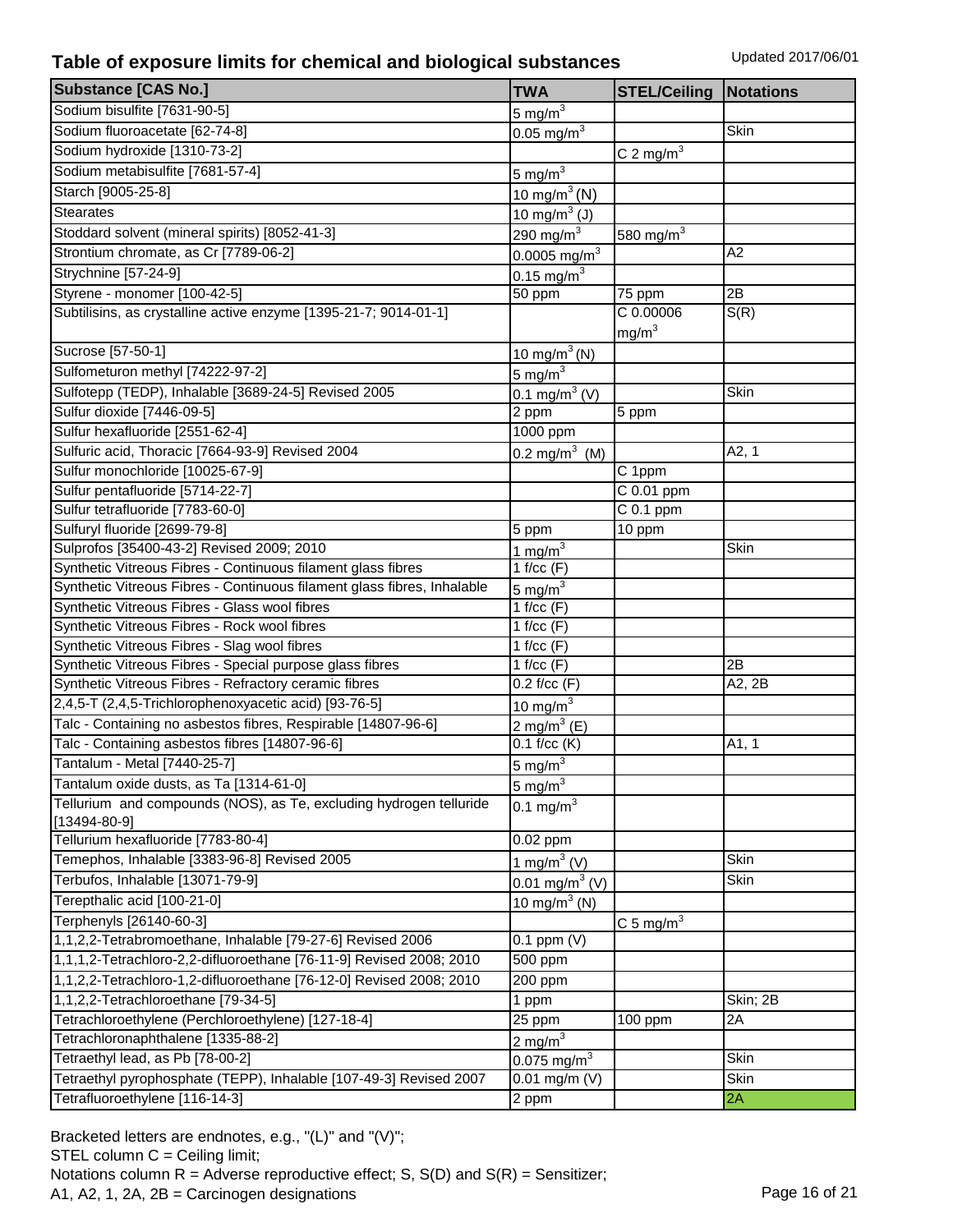| <b>Substance [CAS No.]</b>                                                   | <b>TWA</b>                | <b>STEL/Ceiling</b>        | <b>Notations</b>             |
|------------------------------------------------------------------------------|---------------------------|----------------------------|------------------------------|
| Tetrahydrofuran [109-99-9] Revised 2005                                      | 50 ppm                    | 100 ppm                    | Skin                         |
| Tetramethyl lead, as Pb [75-74-1]                                            | $0.075$ mg/m <sup>3</sup> |                            | Skin                         |
| Tetramethyl succinonitrile [3333-52-6]                                       | $0.5$ ppm                 |                            | Skin                         |
| Tetranitromethane [509-14-8]                                                 | 0.005 ppm                 |                            | 2B                           |
| Tetrakis (hydroxymethyl) phosphonium chloride [124-64-1] Revised             | 2 mg/m $3$                |                            |                              |
| 2005                                                                         |                           |                            |                              |
| Tetrakis (hydroxymethyl) phosphonium sulfate [55566-30-8] Revised            | 2 mg/m $3$                |                            | S(D)                         |
| 2005                                                                         |                           |                            |                              |
| Tetryl [479-45-8]                                                            | $1.5 \text{ mg/m}^3$      |                            | S                            |
| Thallium and soluble compounds, as TI, Inhalable [7440-28-0] Revised<br>2011 | $0.02 \text{ mg/m}^3$     |                            | Skin                         |
| 4,4'-Thiobis (6-tert-butyl-m-cresol) Inhalable [96-69-5] Revised 2011        | 1 mg/ $m3$                |                            | <b>Skin</b>                  |
| Thioglycolic acid [68-11-1]                                                  | 1 ppm                     |                            | Skin                         |
| Thionyl chloride [7719-09-7]                                                 |                           | C 1ppm                     |                              |
| Thiram [137-26-8] Revised 2008; 2010                                         | $1 \text{ mg/m}^3$        |                            | S(D)                         |
| Tin - Metal [7440-31-5]                                                      | 2 mg/ $m3$                |                            |                              |
| Tin - Oxide and inorganic compounds, except tin hydride, as Sn               | 2 mg/m $^3$               |                            |                              |
| $[7440-31-6]$                                                                |                           |                            |                              |
| Tin - Organic compounds, as Sn [7440-31-6]                                   | $0.1 \text{ mg/m}^3$      | $0.2$ mg/m <sup>3</sup>    | Skin                         |
| Titanium dioxide [13463-67-7] Revised 2006                                   | 10 mg/m <sup>3</sup> (N)  |                            | 2B                           |
| o-Tolidine [119-93-7]                                                        |                           |                            | Skin; 2B                     |
| Toluene [108-88-3] Revised 2007; 2008                                        | 20 ppm                    |                            | R                            |
| Toluene-2,4-diisocyanate (2,4-TDI) [584-84-9]                                | 0.005 ppm                 | C 0.01 ppm                 | 2B; S(D); S(R); Skin         |
| Toluene-2,6-diisocyanate (2,6-TDI) [91-08-7]                                 | 0.005 ppm                 | $\overline{C}$ 0.01 ppm    | 2B; S(D); S(R); Skin         |
| 2,4- and 2,6- Toluene diisocyanate as a mixture [584-84-9; 91-08-7]          |                           |                            | 2B; S(D); S(R);<br>Skin; (I) |
| o-Toluidine [95-53-4] Revised 2009                                           | 2 ppm                     |                            | Skin; 1                      |
| m-Toluidine [108-44-1]                                                       | 2 ppm                     |                            | Skin                         |
| p-Toluidine [106-49-0]                                                       | 2 ppm                     |                            | Skin                         |
| Tributyl phosphate [126-73-8]                                                | $0.2$ ppm                 |                            |                              |
| Trichloroacetic acid [76-03-9]                                               | 1 ppm                     |                            | 2B                           |
| 1,2,4-Trichlorobenzene [120-82-1]                                            |                           | C 5 ppm                    |                              |
| 1,1,2-Trichloroethane [79-00-5]                                              | 10 ppm                    |                            | <b>Skin</b>                  |
| Trichloroethylene [79-01-6] Revised 2007                                     | $\overline{10}$ ppm       | 25 ppm                     | A2, 1                        |
| Trichlorofluoromethane [75-69-4]                                             |                           | C 1000 ppm                 |                              |
| Trichloronaphthalene [1321-65-9]                                             | 5 mg/ $m3$                |                            | Skin                         |
| 1,2,3-Trichloropropane [96-18-4]                                             | 10 ppm                    |                            | Skin; A2, 2A                 |
| 1,1,2-Trichloro-1,2,2-trifluoroethane [76-13-1]                              | 500 ppm                   | 1250 ppm                   |                              |
| Trichlorphon, Inhalable [52-68-6] Revised 2003                               | 1 mg/ $m3$                |                            |                              |
| Triethanolamine [102-71-6]                                                   | 5 mg/ $m3$                |                            |                              |
| Triethylamine [121-44-8]                                                     | 1 ppm                     | 3 ppm                      | Skin                         |
| Trifluorobromomethane [75-63-8]                                              | 1000 ppm                  |                            |                              |
| 1,3,5-Triglycidyl-s-triazinetrione [2451-62-9]                               | $0.05$ mg/m <sup>3</sup>  |                            | R; S                         |
| Trimellitic anhydride [552-30-7] Revised 2008; 2010                          |                           | $C$ 0.04 mg/m <sup>3</sup> | Skin; S(D); S(R)             |
| Trimethylamine [75-50-3]                                                     | 5 ppm                     | 15 ppm                     |                              |
| Trimethyl benzene (mixed isomers) [25551-13-7]                               | 25 ppm                    |                            |                              |
| Trimethyl hexamethylene diisocyanate [28679-16-5]                            | $0.005$ ppm               | C 0.01 ppm                 |                              |
| Trimethyl phosphite [121-45-9]                                               | 2 ppm                     |                            |                              |
| Tri-n-Butyltin compounds [688-73-3]                                          | $0.05 \,\mathrm{mg/m}^3$  |                            |                              |
| 2,4,6-Trinitrotoluene (TNT) [118-96-7]                                       | $0.1 \,\mathrm{mg/m^3}$   |                            | Skin                         |
| Triorthocresyl phosphate [78-30-8]                                           | 0.1 mg/m $^{3}$           |                            | Skin                         |
| Triphenyl phosphate [115-86-6]                                               | $3 \text{ mg/m}^3$        |                            |                              |
|                                                                              |                           |                            |                              |

Bracketed letters are endnotes, e.g., "(L)" and "(V)"; STEL column C = Ceiling limit; Notations column  $R =$  Adverse reproductive effect; S,  $S(D)$  and  $S(R) =$  Sensitizer; A1, A2, 1, 2A, 2B = Carcinogen designations Page 17 of 21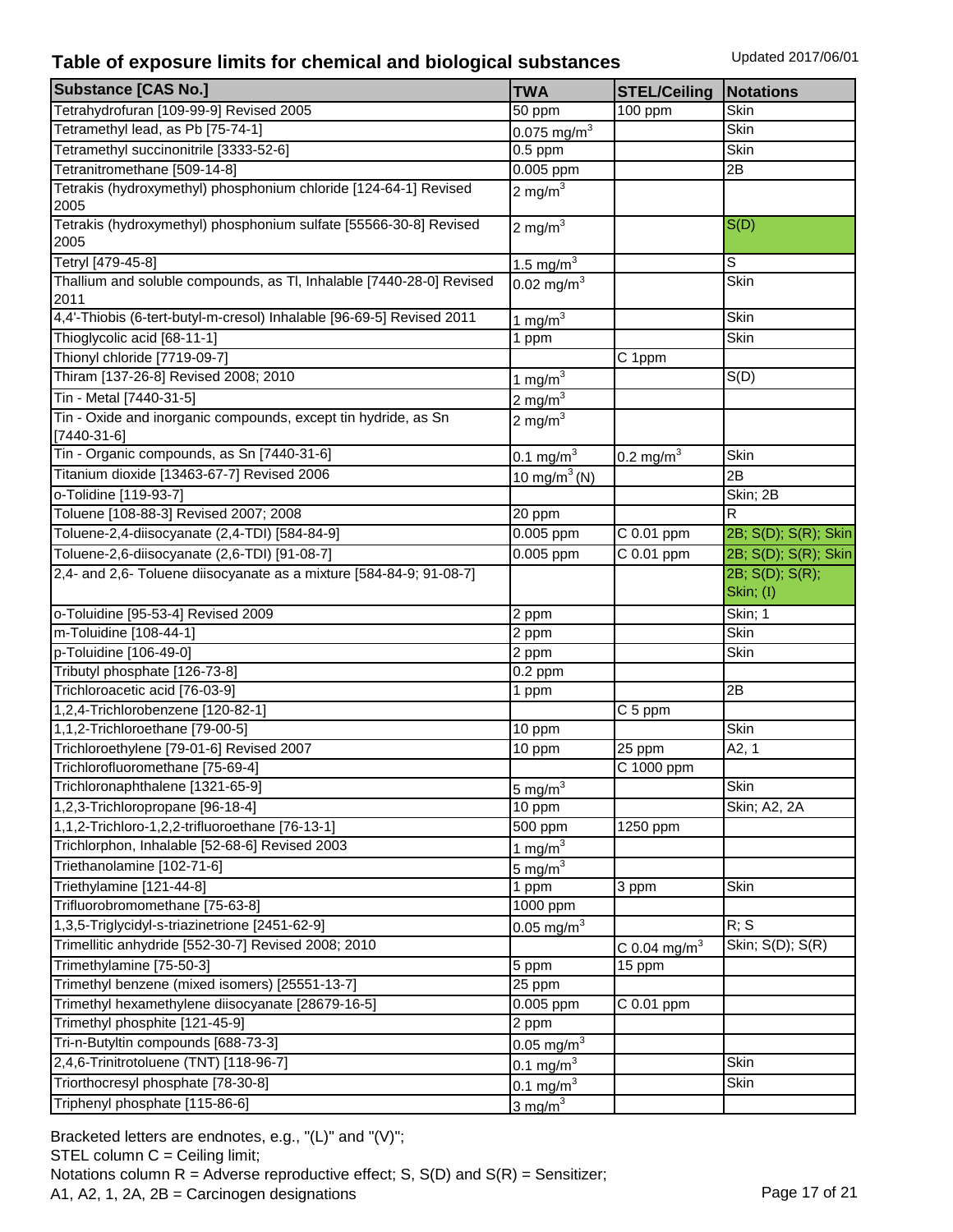| <b>Substance [CAS No.]</b>                                                                           | <b>TWA</b>               | <b>STEL/Ceiling</b>     | <b>Notations</b>  |
|------------------------------------------------------------------------------------------------------|--------------------------|-------------------------|-------------------|
| Tungsten - Metal and insoluble compounds [7440-33-7]                                                 | $5 \text{ mg/m}^3$       | $10 \text{ mg/m}^3$     |                   |
| Tungsten - Soluble compounds, as W [7440-33-7]                                                       | 1 mg/m $3$               | $3 \text{ mg/m}^3$      |                   |
| Turpentine [8006-64-2] and selected monoterpenes [80-56-8;                                           | 20 ppm                   |                         | $\overline{S(D)}$ |
| 127-91-3; 13466-78-9] Revised 2003                                                                   |                          |                         |                   |
| Uranium (Natural) - Insoluble compounds, as U [7440-61-1]                                            | $0.2 \text{ mg/m}^3$     | $0.6$ mg/m <sup>3</sup> | A1, $1; (I)$      |
| Uranium (Natural) - Soluble compounds, as U [7440-61-1]                                              | $0.05$ mg/m <sup>3</sup> |                         | A1, 1; $(I)$      |
| n-Valeraldehyde [110-62-3]                                                                           | 50 ppm                   |                         |                   |
| Vanadium pentoxide, as V, Inhalable [1314-62-1] Revised 2015                                         | 0.05 mg/m <sup>3</sup>   |                         | 2B                |
| Vegetable oil - Mist, except castor, cashew nut, or similar irritant oils<br>$[8008-89-7]$           | 10 mg/m $3$              |                         |                   |
| Vegetable oil, Mist, Respirable, except castor, cashew nut, or similar<br>irritating oil [8008-89-7] | 3 mg/ $m3$               |                         |                   |
| Vinyl acetate [108-05-4]                                                                             | 10 ppm                   | 15 ppm                  | 2B                |
| Vinyl bromide [593-60-2]                                                                             | $0.5$ ppm                |                         | A2, 2A            |
| Vinyl chloride [75-01-4]                                                                             | 1 ppm                    |                         | A1, 1             |
| 4-Vinyl cyclohexene [100-40-3]                                                                       | $0.1$ ppm                |                         | 2B; R             |
| Vinyl cyclohexene dioxide [106-87-6]                                                                 | $0.1$ ppm                |                         | Skin; 2B; R       |
| Vinyl fluoride [75-02-5]                                                                             | 1 ppm                    |                         | A2, 2A            |
| N-Vinyl-2-pyrrolidone [88-12-0] Revised 2003                                                         | 0.05 ppm                 |                         |                   |
| Vinylidene chloride [75-35-4]                                                                        | 1 ppm                    |                         |                   |
| Vinylidene fluoride [75-38-7]                                                                        | 500 ppm                  |                         |                   |
| Vinyl toluene, all isomers [25013-15-4]                                                              | 25 ppm                   | 75 ppm                  |                   |
| VM & P Naphtha [8032-32-4] Revised 2009                                                              | (H)                      |                         |                   |
| Warfarin [81-81-2]                                                                                   | $0.1 \text{ mg/m}^3$     |                         | R                 |
| Wood dust - Allergenic species                                                                       | $1 \text{ mg/m}^3$       |                         | A1, A2, 1; (I)    |
| Wood dust - Non-Allergenic Hardwood                                                                  | 1 mg/m $3$               |                         | A1, A2, 1; (I)    |
| Wood dust - Non-Allergenic Softwood                                                                  | $2.5 \text{ mg/m}^3$     |                         | 1                 |
| Xylene [1330-20-7] (o, m & p isomers) [95-47-6; 108-38-3; 106-42-3]                                  | 100 ppm                  | 150 ppm                 |                   |
| m-Xylene alpha, alpha'-diamine [1477-55-0]                                                           |                          | C 0.1 mg/ $m3$          | <b>Skin</b>       |
| Xylidine - Mixed isomers, Inhalable [1330-73-8]                                                      | $0.5$ ppm $(V)$          |                         | Skin              |
| Yttrium - Metal [7440-65-5]                                                                          | 1 mg/m $3$               |                         |                   |
| Yttrium and compounds, as Y [7440-65-5]                                                              | 1 mg/ $m3$               |                         |                   |
| Zinc chloride - Fume [7646-85-7]                                                                     | 1 mg/m $3$               | $2 \text{ mg/m}^3$      |                   |
| Zinc chromates, as Cr [13530-65-9; 11103-86-9; 37300-23-5]                                           | $0.01 \text{ mg/m}^3$    |                         | A1, $1; (I)$      |
| Zinc oxide, Respirable [1314-13-2] Revised 2003                                                      | $2 \text{ mg/m}^3$       | $10 \text{ mg/m}^3$     |                   |
| Zinc stearate [557-05-1]                                                                             | $10 \text{ mg/m}^3$ (N)  | 20 mg/m $3$             |                   |
| Zirconium [7440-67-7] and compounds, as Zr [7440-67-7]                                               | $5 \text{ mg/m}^3$       | $10 \text{ mg/m}^3$     |                   |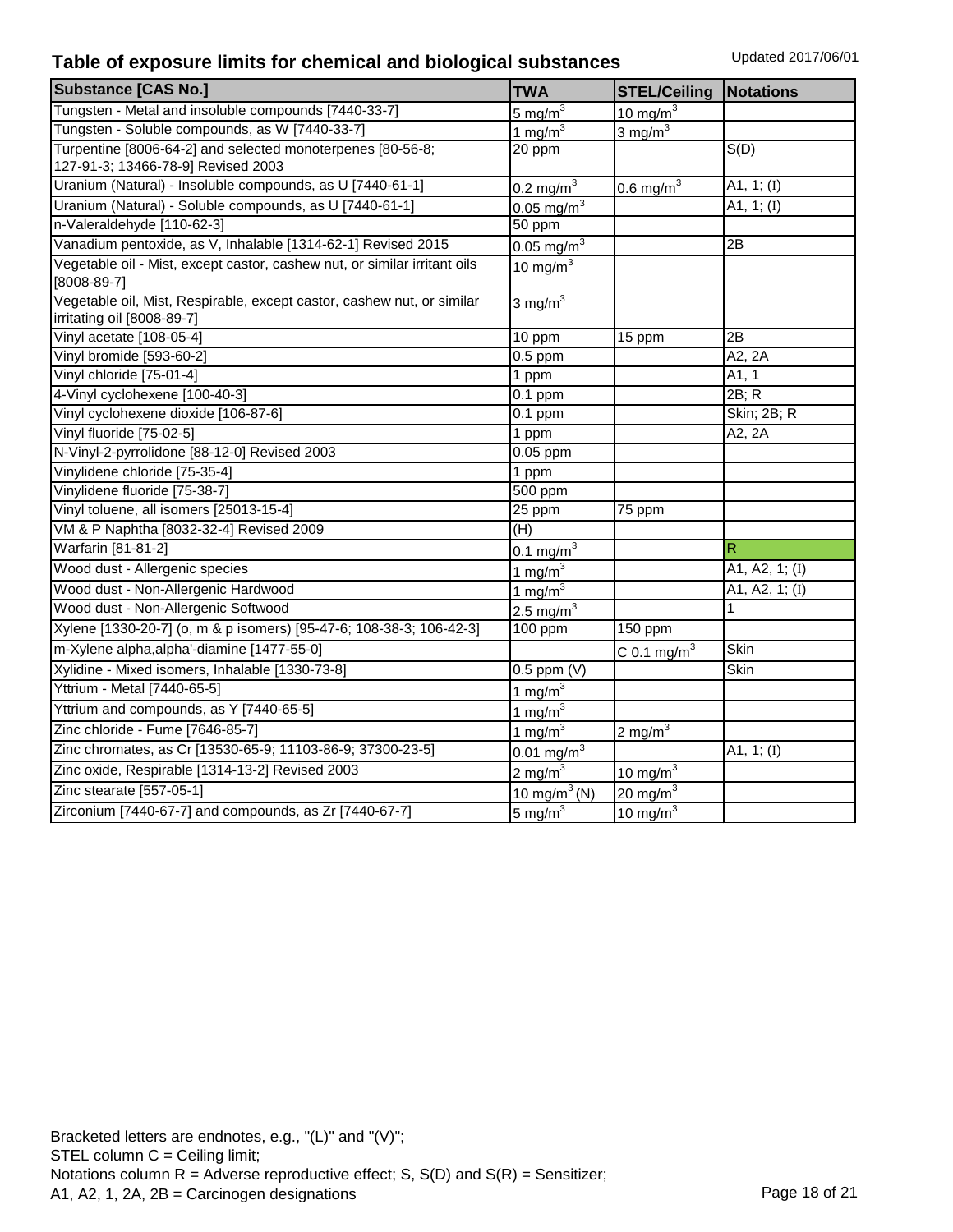#### *Endnotes*

(E) - the value is for particulate matter containing no asbestos and less than 1% crystalline silica.

(F) - the value for fibres longer than 5 microns, with an aspect ratio of equal than/greater than 3:1, as determined by the membrane filter method at 400-450 times magnification (4 mm objective), using phase-contrast illumination.

(G) - as measured by the vertical elutriator, cotton-dust sampler, see *TLV Documentation.* 

(H) - reciprocal calculation method, see OHS Guideline G5.48-12.

(I) - see Special Notes in Table 1 below

- (J) does not include stearates of toxic metals.
- $(K)$  should not exceed 2 mg/m<sup>3</sup> respirable particulate.

(L) - No exposure limit. Exposure by all routes should be carefully controlled to levels as low as possible.

(M) - refers to sulfuric acid contained in strong inorganic acid mists.

(N) - the 8-hour TWA listed in the Table is for the total dust. The substance also has an 8-hour TWA of 3 mg/m<sup>3</sup> for the respirable fraction.

(O) - sampled by method that does not collect vapour.

(P) - application restricted to conditions in which there are negligible aerosol exposures.

(V) - vapour and inhalable aerosol.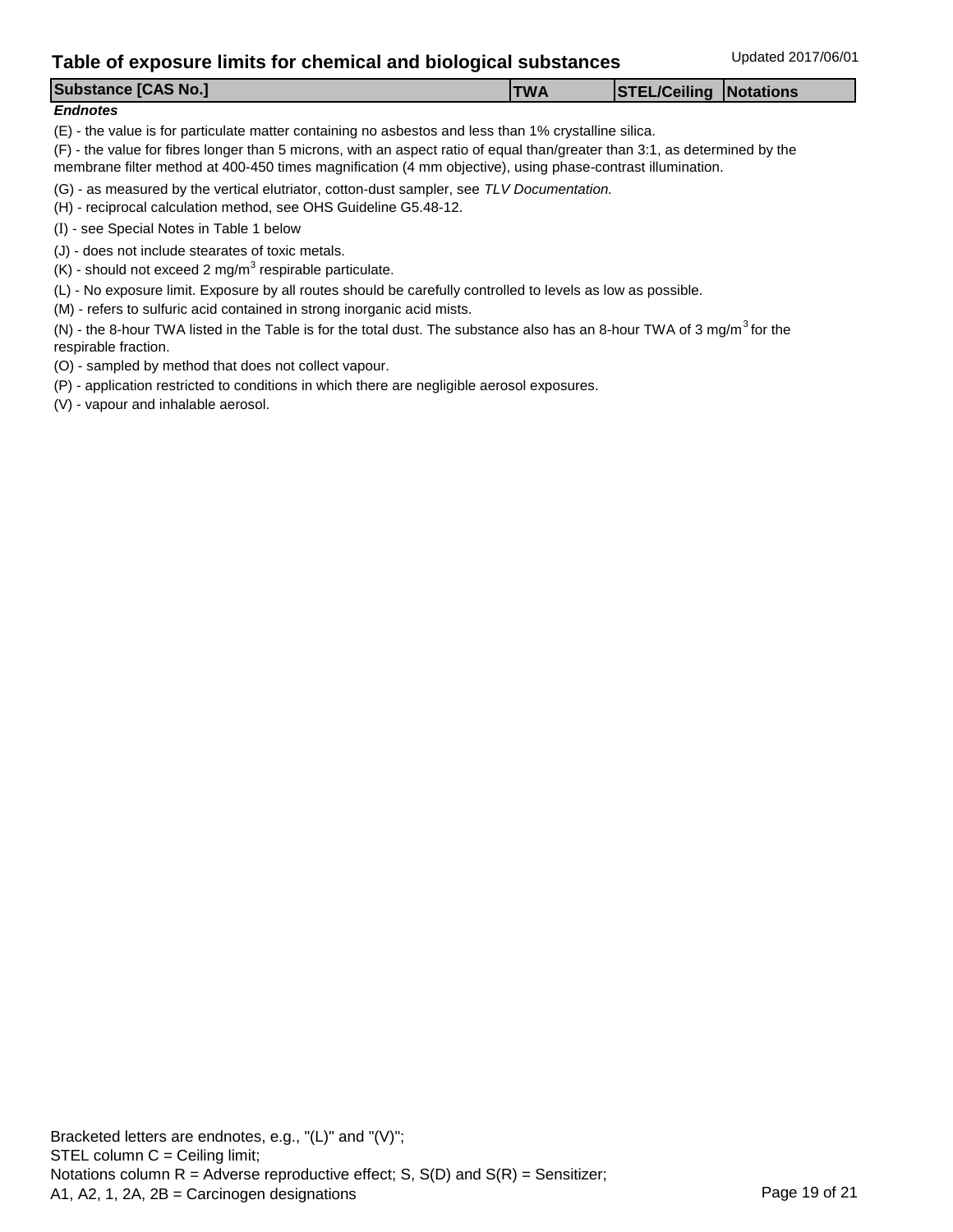#### **Table 1: Special Notes**

**Substance [CAS No.] TWA STEL/Ceiling Notations**

| <b>Substance [CAS No.]</b>                                                                                    | <b>Note</b>                                                                                                                       |  |  |
|---------------------------------------------------------------------------------------------------------------|-----------------------------------------------------------------------------------------------------------------------------------|--|--|
| Asphalt (Bitumen) fume, as benzene-soluble aerosol, Inhalable<br>$[8052 - 42 - 4]$                            | IARC group 2A carcinogen - Bitumens, occupational<br>exposure to oxidized bitumens and their emissions<br>during road paving      |  |  |
|                                                                                                               | IARC group 2B carcinogen - Bitumens, occupational<br>exposure to straight-run bitumens and their emissions<br>during road paving  |  |  |
| Beryllium and compounds, as Be [7440-41-7]                                                                    | Soluble compounds - dermal sensitization<br>Soluble and insoluble compounds - respiratory<br>sensitization                        |  |  |
| 2,4-Dichlorophenoxyacetic acid and its esters [94-75-7]                                                       | IARC group 2B carcinogens - chlorophenoxy<br>herbicides as a group                                                                |  |  |
| Diesel fuel, as total hydrocarbons, Inhalable<br>[68334-30-5; 68476-30-2; 68476-31-3; 68476-34-6; 77650-28-3] | Diesel fuel, marine, is an IARC group 2B carcinogen                                                                               |  |  |
| Dinitrotoluene [25321-14-6]                                                                                   | 2,4-Dinitrotoluene and 3,6-Dinitrotoluene are IARC<br>group 2B carcinogens                                                        |  |  |
| Indium and compounds, as In [7440-74-6]                                                                       | Indium phosphide is an IARC group 2A carcinogen                                                                                   |  |  |
| Lead chromate, as Cr [7758-97-6]<br>Lead chromate, as Pb [7758-97-6]                                          | IARC group 1 carcinogen - Chromium (VI) compounds<br>as a whole                                                                   |  |  |
|                                                                                                               | IARC group 2A carcinogen - Lead compounds,<br>inorganic                                                                           |  |  |
| Nickel - Elemental, Soluble inorganic compounds, as Ni [7440-02-0]                                            | Elemental nickel and alloys containing nickel are<br>IARC group 2B carcinogens. Nickel compounds are<br>IARC group 1 carcinogens. |  |  |
| Nickel - Insoluble inorganic compounds, as Ni [7440-02-0]                                                     |                                                                                                                                   |  |  |
| Nickel carbonyl, as Ni [13463-39-3]                                                                           | Nickel compounds are IARC group 1 carcinogens                                                                                     |  |  |
| Nitropyrene, mono, di, tri, tetra, isomers [5522-43-0; 57835-92-4]                                            | 1-Nitropyrene is an IARC group 2A carcinogen<br>4-Nitropyrene is an IARC group 2B carcinogen                                      |  |  |
| Nitrotoluene, all isomers [88-72-2; 99-08-1; 99-99-0]                                                         | Nitrotoluene (CAS 88-72-2) is an IARC group 2A<br>carcinogen                                                                      |  |  |
| Uranium (Natural) [7440-61-1]                                                                                 | Ionizing radiation (all types) and Radionuclides are<br>IARC group 1 carcinogens                                                  |  |  |
| Wood dust                                                                                                     | ACGIH A1 - oak and beech<br>ACGIH A2 - birch, mahogany, teak, walnut                                                              |  |  |
| Zinc chromates, as Cr [13530-65-9; 11103 -86-9; 37300-23-5]                                                   | Chromium (VI) compounds are IARC group 1<br>carcinogens                                                                           |  |  |
| Acetamide [60-35-5]                                                                                           | No British Columbia exposure limit at this time.                                                                                  |  |  |
| Allyl bromide [106-95-6]                                                                                      |                                                                                                                                   |  |  |
| Boron tricholoride [10294-34-5]                                                                               |                                                                                                                                   |  |  |
| Butenes, all isomers, including Isobutene [106-98-9; 107-01-7;<br>590-18-1; 624-64-6; 25167-67-3; 115-11-7]   |                                                                                                                                   |  |  |
| Cadusafos [95465-99-9]                                                                                        |                                                                                                                                   |  |  |
| Calcium silicate, naturally occurring as Wollastonite [1344-95-2]                                             |                                                                                                                                   |  |  |
| Citral, inhalable [5292-40-5]                                                                                 |                                                                                                                                   |  |  |
| Cyanogen bromide [506-68-3]                                                                                   |                                                                                                                                   |  |  |
| Diethylene glycol monobutyl ether [112-34-5]                                                                  |                                                                                                                                   |  |  |
| N,N-Diethylhydroxylamine [3710-84-7]                                                                          |                                                                                                                                   |  |  |
| Ethyl isocyanate [109-90-0]                                                                                   |                                                                                                                                   |  |  |
| Folpet [133-07-3]                                                                                             |                                                                                                                                   |  |  |

Bracketed letters are endnotes, e.g., "(L)" and "(V)"; STEL column C = Ceiling limit; Notations column  $R =$  Adverse reproductive effect; S,  $S(D)$  and  $S(R) =$  Sensitizer; A1, A2, 1, 2A, 2B = Carcinogen designations Page 20 of 21